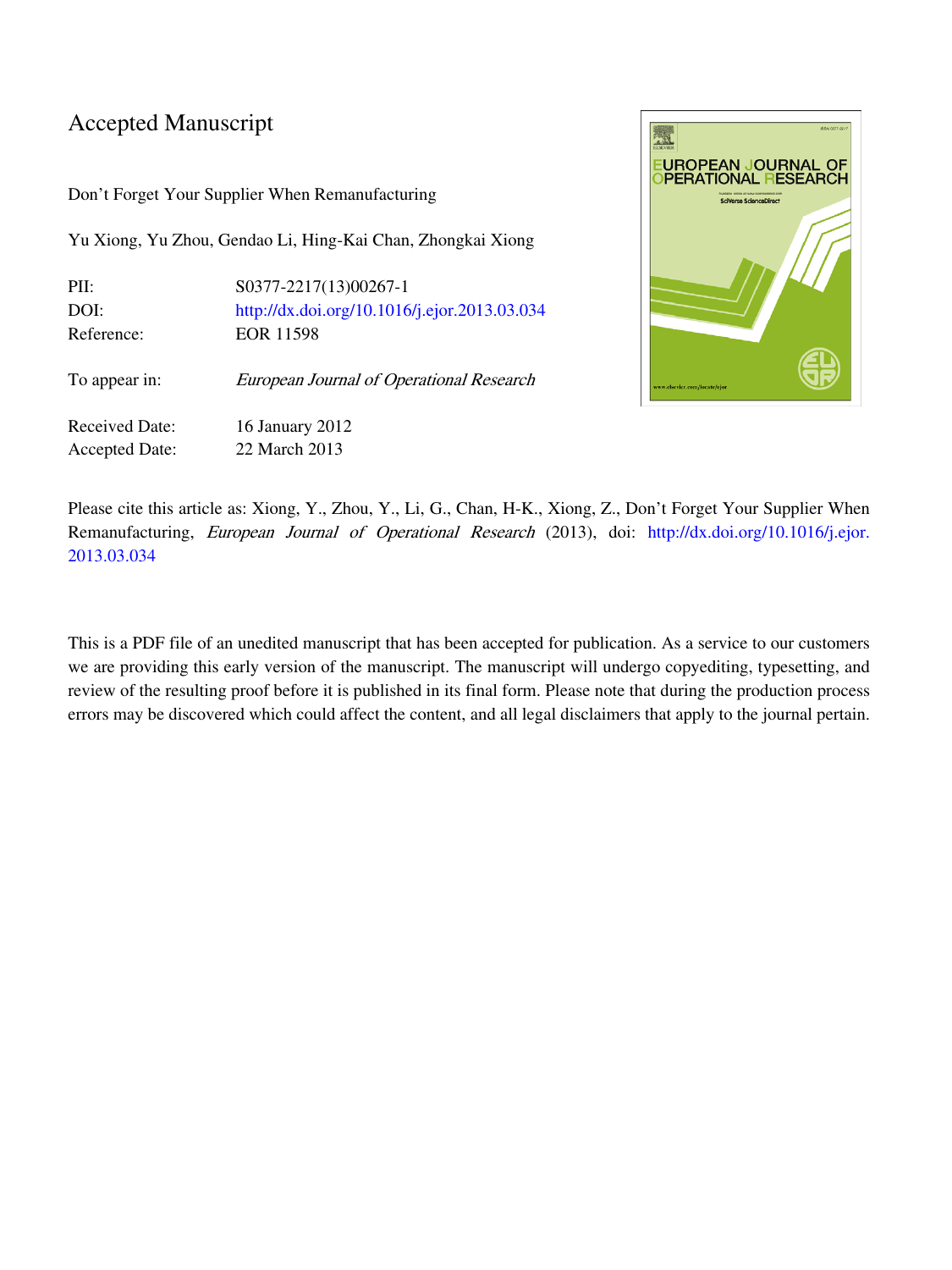### **Don't Forget Your Supplier When Remanufacturing**

Yu Xiong<sup>a,b,c</sup>, Yu Zhou<sup>a,d\*</sup>, Gendao Li<sup>e</sup>, Hing-Kai Chan<sup>c</sup>, Zhongkai Xiong<sup>a</sup>

<sup>a</sup> School of Economics and Business Administration, Chongqing University, Chongqing, China

<sup>b</sup> Chongqing Key Laboratory of Logistics, Chongqing University, Chongqing, China

c Norwich Business School, University of East Anglia, Norwich, UK

<sup>d</sup> Queen's management school, Queen's University Belfast, Belfast, UK

e School of Management, Jilin University, Changchun, China

\* Corresponding author. Email: zhouyu@cqu.edu.cn; Postal address: No. 174 Shazhengjie, Shapingba, Chongqing, 400044, China; Tel: +86 13883305292; Fax: +86 (0)23 6512 2800.

ACCEPTER RE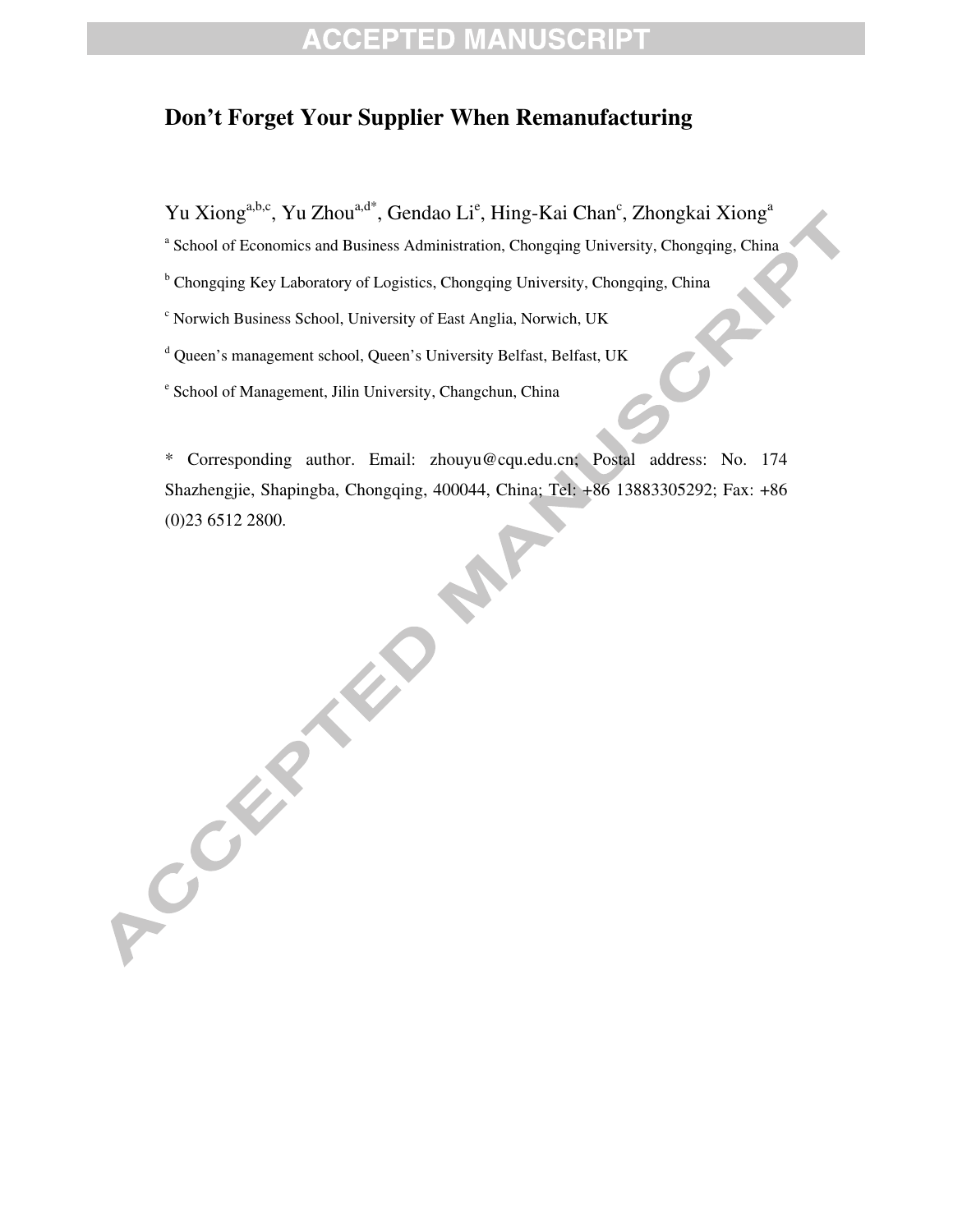#### **Don't Forget Your Supplier When Remanufacturing**

A popular assumption in the current literature on remanufacturing is that the whole new product is produced by an integrated manufacturer, which is inconsistent with most industries. In this paper, we model a decentralised closedloop supply chain consisting of a key component supplier and a non-integrated manufacturer, and demonstrate that the interaction between these players significantly impacts the economic and environmental implications of remanufacturing. In our model, the non-integrated manufacturer can purchase new components from the supplier to produce new products, and remanufacture used components to produce remanufactured products. Thus, the non-integrated manufacturer is not only a buyer but also a rival to the supplier. In a steady state period, we analyse the performances of an integrated manufacturer and the decentralised supply chain. We find that, although the integrated manufacturer always benefits from remanufacturing, the remanufacturing opportunity may constitute a lose-lose situation to the supplier and the non-integrated manufacturer, making their profits be lower than in an identical supply chain without remanufacturing. In addition, the non-integrated manufacturer may be worse off with a lower remanufacturing cost or a larger return rate of used products due to the interaction with the supplier. We further demonstrate that the government-subsidised remanufacturing in the non-integrated (integrated) manufacturer is detrimental (beneficial) to the environment.

Keywords: Supply chain management; Closed-loop supply chain; Remanufacturing; Environmental impact; Government subsidy

#### **1. Introduction**

Remanufacturing is "a production strategy whose goal is to recover the residual value of used products by reusing components that are still functioning well" (Debo et al., 2005). Its economic and environmental implications have gotten a lot of publicity. As a natural low-cost alternative to the traditional manufacturing, remanufacturing can play an important role in increasing profits, as shown by successful examples from many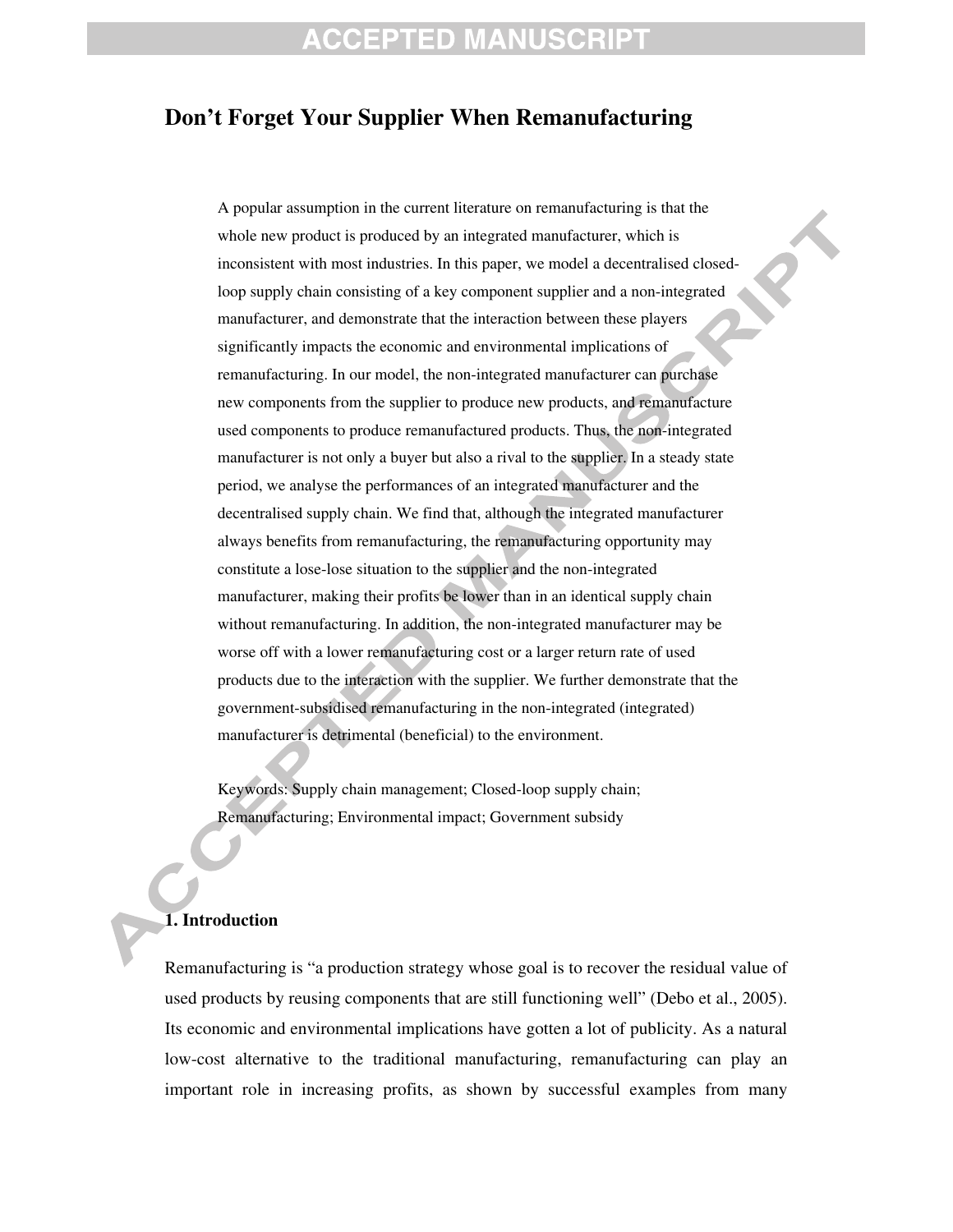industries (Geyer et al., 2007). In addition, remanufacturing enjoys a green reputation since it reduces the disposal of used products and consumes less natural resources and energy than manufacturing all-new products (Giuntini and Gaudette, 2003). Therefore, environmental groups and governments are increasingly encouraging manufacturers to engage in remanufacturing (Hammond and Beullens, 2007; Ma et al, 2013). For instance, the Chinese Government launched a pilot programme in 2010, providing subsidies to a few selected manufacturers that had no remanufacturing experiences to develop remanufacturing technologies and build reverse logistic networks (China NDRC, 2010).

Nevertheless, most manufacturers do not choose to remanufacture their products. Such a phenomenon is explained mainly from the resource-based view: most manufacturers do not possess the infrastructure and expertise to collect used products and remanufacture them in a profitable manner (Ferguson, 2010). Even if remanufacturing is independently profitable, manufacturers may still ignore this option due to concerns about the cannibalisation of higher-margin new product sales (Atasu et al., 2010; Ferguson and Toktay, 2006). At the same time, the positive environmental profile of remanufacturing is being challenged by latest theoretical findings. Galbreth et al. (2012) shows that remanufacturing can actually increase total virgin material usage because introducing remanufactured products at a low price to the market increases the overall demand. Agrawal et al. (2012b) finds that leasing is not always greener than selling, so encouraging remanufacturing, which raises the value of off-lease product and makes leasing more profitable, may lead to heavier environmental burden.

When modelling the closed-loop supply chain, like most of the literature on remanufacturing, all above mentioned analytic studies assume that the production of the whole new product is done by an integrated manufacturer. But does the interaction on new product production make no difference to the performance of closed-loop supply chains with remanufacturing? To answer this question, in this paper, we model and investigate a decentralised closed-loop supply chain consisting of a key component supplier and a non-integrated manufacturer.

This research is motivated by the pilot programme of auto part remanufacturing in China launched by Chinese National Development and Reform Commission (Xinhuanet.com, 2008). Three auto enterprises such as China First Automobile Group are selected and supported by the government to remanufacture auto parts. However,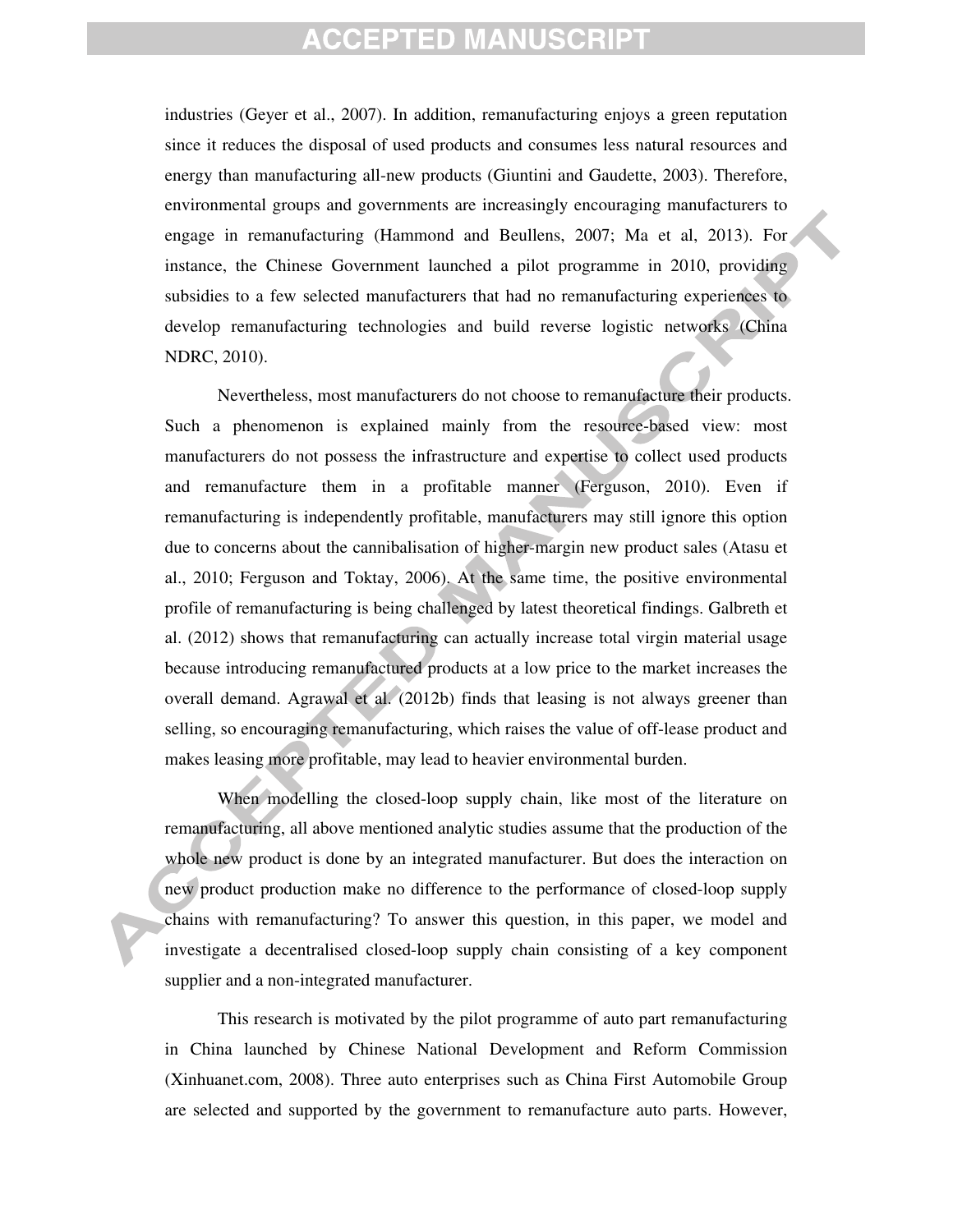unlike their western or Japanese counterparts, most Chinese auto manufacturers generally have no capacity to design and produce high-quality key components such as automotive engine and gearboxes. They are heavily dependent on key component suppliers. Thus, when these manufacturers engage in remanufacturing, not surprisingly, a great part of the remanufactured product will be initially produced by their suppliers. Intuitively, the remanufactured product will erode the demand for new components. With anticipation of the remanufacturing opportunity, a supplier, especially a key component supplier with the dominant channel power, can respond by strategically adjusting the new component price, which in turn influences the manufacturer's remanufacturing decision. To focus on the impact of the interaction between the key component supplier and the non-integrated manufacturer on the economic and environmental implications of remanufacturing, we consider a simple bilateral monopoly, as depicted in Figure 1. Here, in accordance with industrial practices (Fleischmann et al., 2003), we specify that the process of remanufacturing is on the level of the component rather than the whole product. The collected used products are disassembled into their constituent components, which are processed, reassembled, tested and made ready for sale as remanufactured products. In such a context, this paper seeks to provide a better understanding on the following research questions:

- If the remanufacturing cost is sufficiently low to overcome the negative impact of cannibalisation on new product sales, should the manufacturer always engage in remanufacturing?
- When engaging in remanufacturing, can the manufacturer be always better off by lowering the remanufacturing cost or enlarging the return rate of used products?

Are the manufacturer's remanufacturing activities, especially the governmentsubsidised remanufacturing activities, always beneficial to the environment?



Figure 1. The decentralised closed-loop supply chain with remanufacturing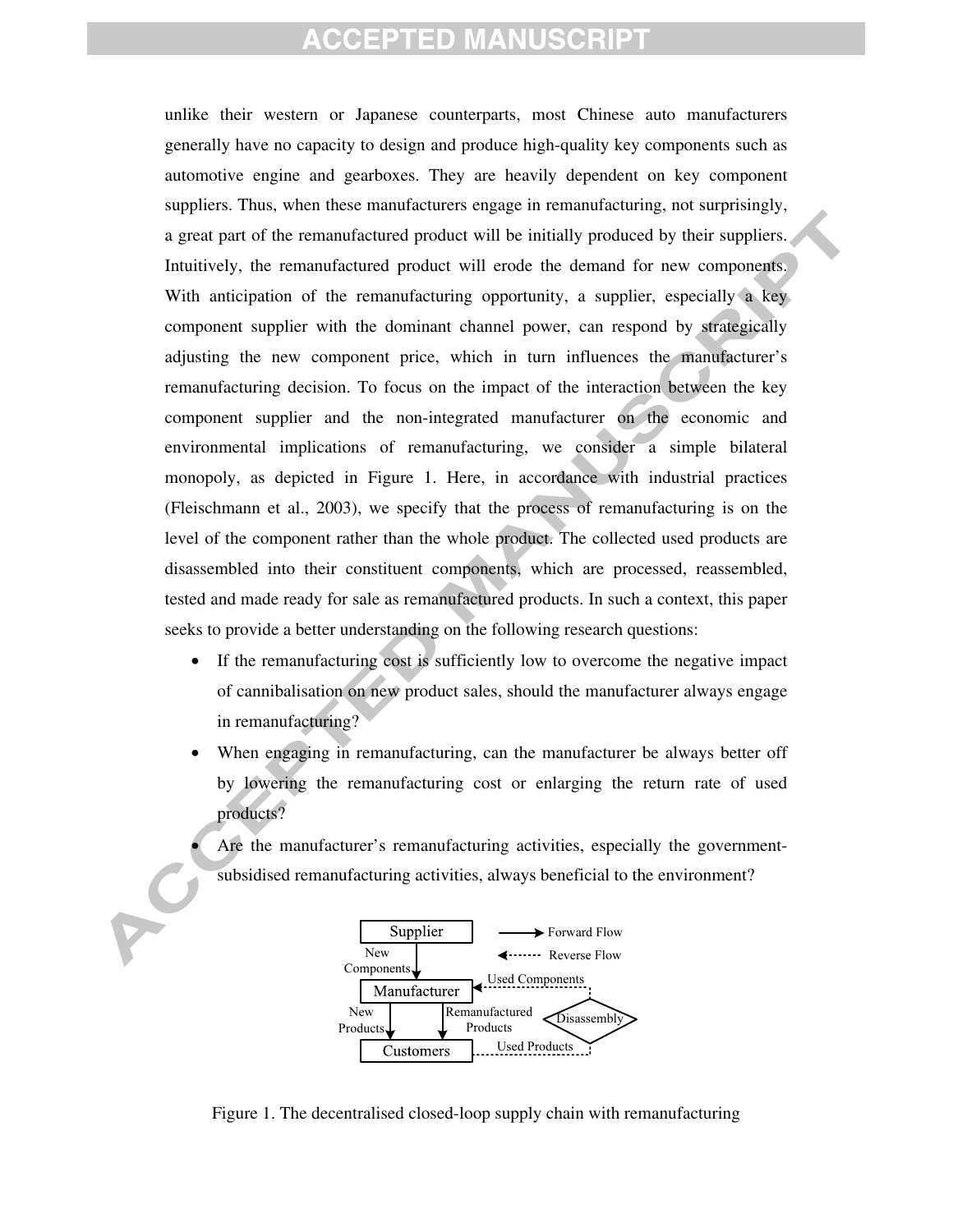### CCEPTED MANUS

The rest of this paper is organised as follows. Section 2 reviews the literature. Section 3 introduces the assumptions and notations. Sections 4 analyses the performance of an integrated manufacturer as a benchmark. Section 5 analyses the performance of the decentralised closed-loop supply chain. Section 6 examines the environmental implications of remanufacturing. Section 7 concludes this research.

#### **2. Relevant Literature**

Our work mainly draws on and contributes to the current literature on managing closedloop supply chains with remanufacturing. For an overview of this research field, we refer the reader to Atasu et al. (2008a) and Guide and Van Wassenhove (2009). Earlier efforts focus on optimal strategies in an integrated system with only one decision-maker. However, closed-loop supply chains generally involve many more independent players than traditional supply chains. Therefore, there has been emerging research interests in either the competitive strategy or the supply chain interaction of multiple decisionmakers in the closed-loop context. However, note that these two literature streams typically assume the whole new product is produced by an integrated manufacturer.

The literature on competition in remanufacturing generally employs game theory to model pricing/production quantity decisions for an integrated manufacturer facing competition from independent remanufacturers (Ferrer and Swaminathan, 2006; Ferrer and Swaminathan, 2010; Majumder and Groenevelt, 2001). These studies conclude that the entry of independent remanufacturers is detrimental to the manufacturer, and suggest that the manufacturer should remanufacture or collect used products to pre-empt new entrants (Ferguson and Toktay, 2006). Heese et al. (2005) and Atasu et al. (2008b) analyse the profitability of remanufacturing under a direct manufacturer competition. Their results show that remanufacturing can be an effective marketing strategy that allows an integrated manufacturer to defend its market share via price discrimination. Debo et al. (2005) solves joint technology selection and pricing decisions for new and remanufactured products faced by an integrated manufacturer, and extend their model to the case of multiple competing remanufactures. They discover that new and remanufactured products may exhibit the characteristics of complementary products because remanufacturing requires used products as cores.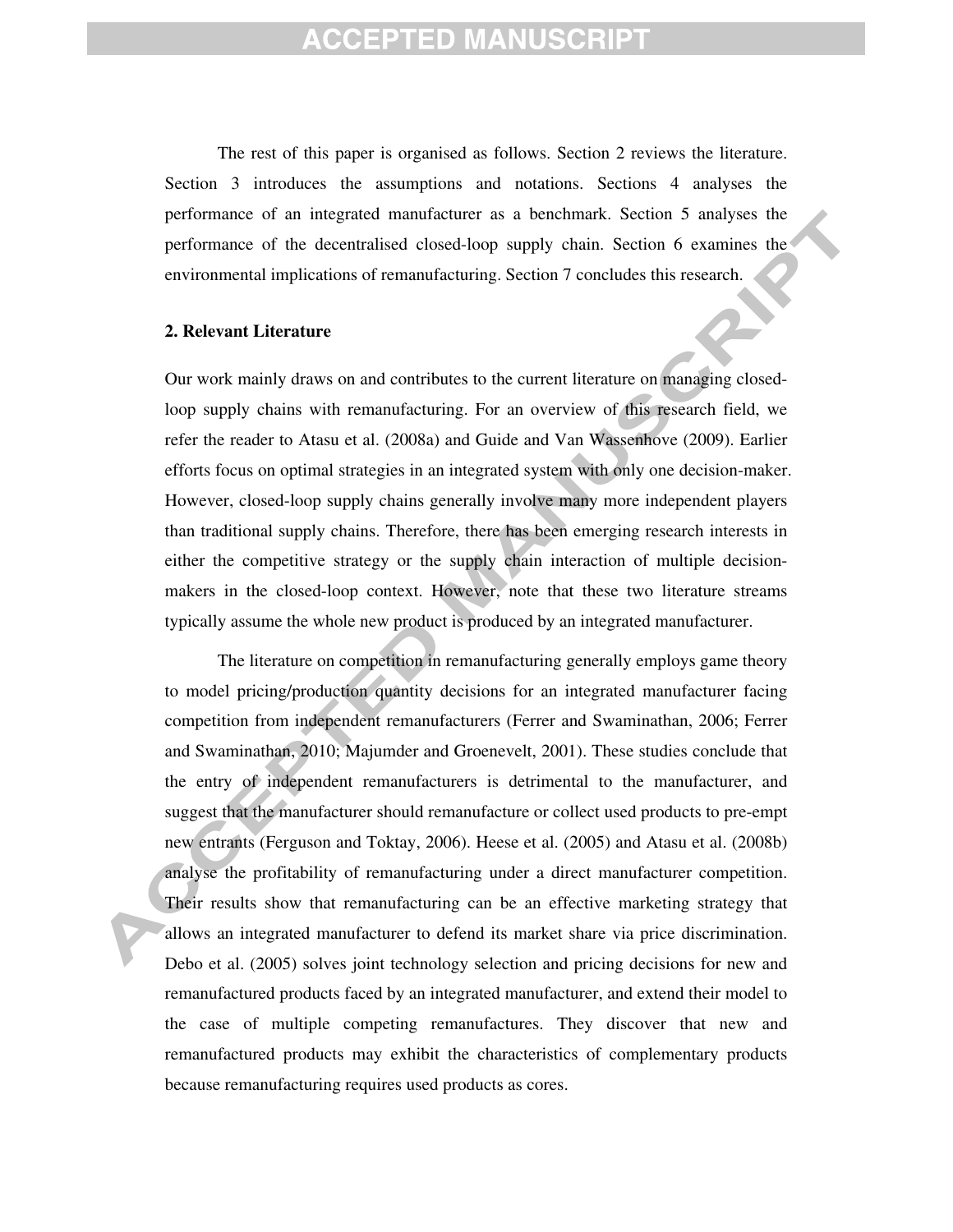The impacts of interactions between supply chain partners on the performance of closed-loop supply chains are highlighted by many studies. Ostlin et al. (2008) shows that remanufacturing becomes more effective when there is a clear win-win situation for all players. Savaskan et al. (2004) explores the problem of choosing the appropriate reverse channel structure for collecting used products, Karakayali et al. (2007) and Kaya (2010) analyse decentralised collection and processing operations between a collector and a remanufacturer. In these three papers, two-part tariff contracts are designed to coordinate the channel. Bhattacharya et al. (2006) addresses the problem of determining the optimal order quantity by analysing interactions among a retailer, an integrated manufacturer, and an independent remanufacturer. In their model, new and remanufactured products are perfect substitutes, and the remanufacturer sells remanufactured products through the manufacturer. Thus, the remanufacturer actually acts as a low-cost supplier, though its production capacity is bounded by new product sales.

To the best of our knowledge, there are only two papers involving the supplier when investigating the operational performance of closed-loop supply chains. Aras et al. (2006) considers a hybrid manufacturing/remanufacturing system in which a nonintegrated manufacturer purchases new components from the supplier and remanufactures used products. In their model, the manufacturer is the only decisionmaker, so the interaction with the supplier is ignored. Jacobs and Subramanian (2012) examine the effects of sharing product recovery responsibility between a supplier and a non-integrated manufacturer. In their model, both virgin material and recycled material are provided by the supplier, so there is no direct competition within the supply chain. In contrast, with the opportunity to remanufacture used products, the non-integrated manufacturer in our model is a rival as well as a buyer to the supplier. Thus, this paper is the first to bridge the above two literature streams and integrate both competition concerns and supply chain partnership concerns in the closed-loop supply chain context. Although a few forward supply chain models have investigated the implications of coopetition, they do not capture the unique characteristic of the remanufacturing context: the new component and the remanufactured component can be not only substitutes but also complements, which dramatically shapes players' decisions. Their focuses are the impacts of coopetition on corporate governance or channel structure (e.g., Arya et al 2008, and Lim and Tan 2010). In contrast, we consider a static channel structure, as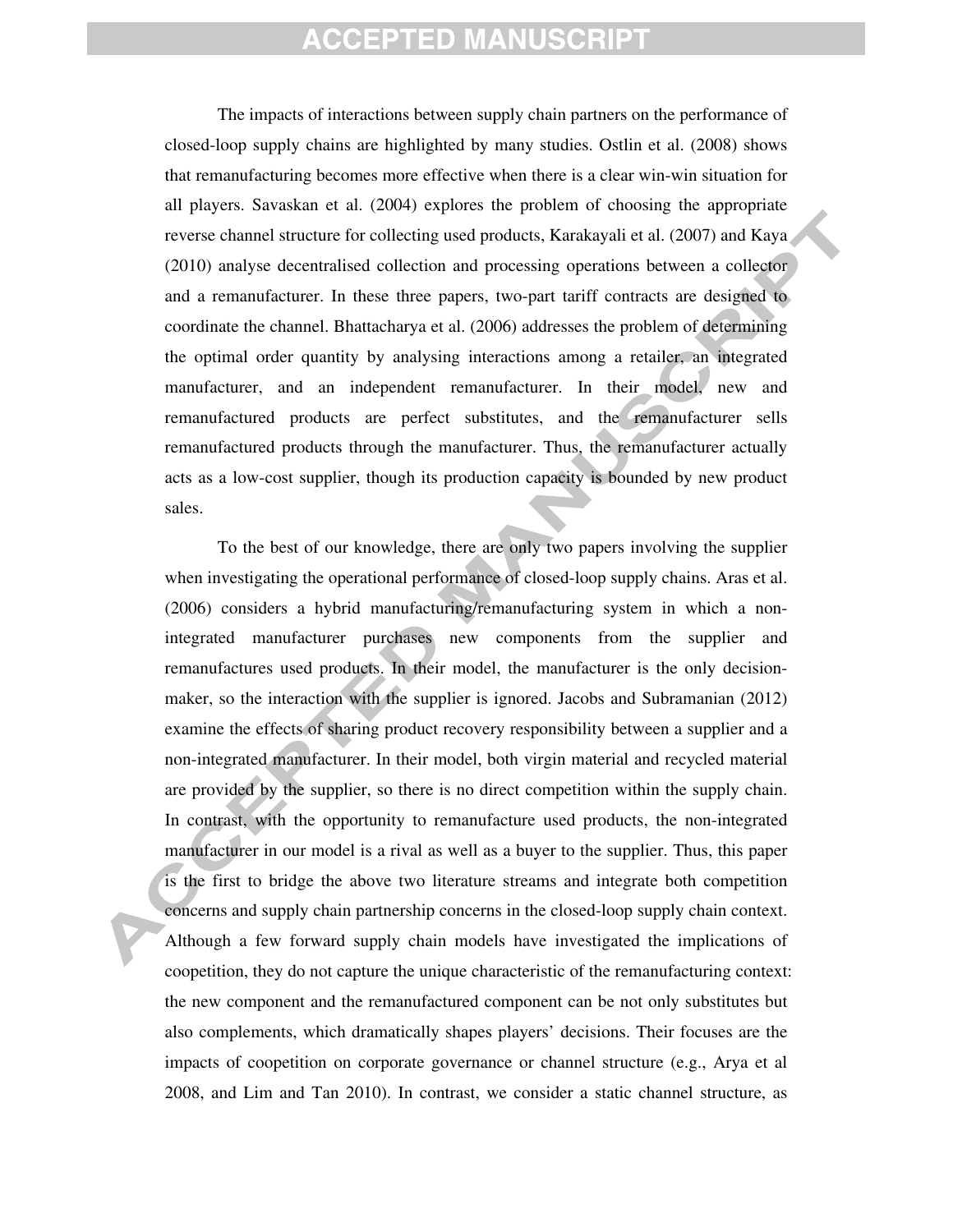illustrated in Figure 1, and examine the impacts of coopetition within the forward supply chain on the player's remanufacturing strategy. Our analytic results show that the interaction between the supplier and the manufacturer is critical to the economic and environmental performances of the closed-loop supply chain.

#### **3. Assumptions and Notations**

The context of our model is illustrated in Figure 1. The key feature of our model lies in that a part of the new product (the new component) is assumed to be initially produced by the supplier, and then the manufacturer's remanufacturing activities will erode the demand for the supplier's new components. Table 1 summarises the notations. Other key assumptions are outlined and discussed below.

| Symbol        | Definition                                                   |  |  |  |  |  |  |
|---------------|--------------------------------------------------------------|--|--|--|--|--|--|
| $\mathcal{Q}$ | The market size                                              |  |  |  |  |  |  |
| $\delta$      | The consumer value discount for remanufactured products      |  |  |  |  |  |  |
| $\phi$        | The return rate factor of used products                      |  |  |  |  |  |  |
| $c_n, c_r$    | The unit production cost of the new/remanufactured component |  |  |  |  |  |  |
| $p_n, p_r$    | The new/remanufactured product price                         |  |  |  |  |  |  |
| w             | The new component price                                      |  |  |  |  |  |  |
| $q_n, q_r$    | The production quantity of new/remanufactured products       |  |  |  |  |  |  |
| $\Pi_i$       | The player <i>i</i> 's profit, $i \in \{I, S, NI\}$          |  |  |  |  |  |  |

| Table 1. Parameters and Decisions Variables |
|---------------------------------------------|
|---------------------------------------------|

*ASSUMPTION 1. Remanufacturing a used component does not cost more than manufacturing a new one, i.e.,*  $c_r \leq c_n$ *, and*  $c_r$  *is constant for all remanufactured components.*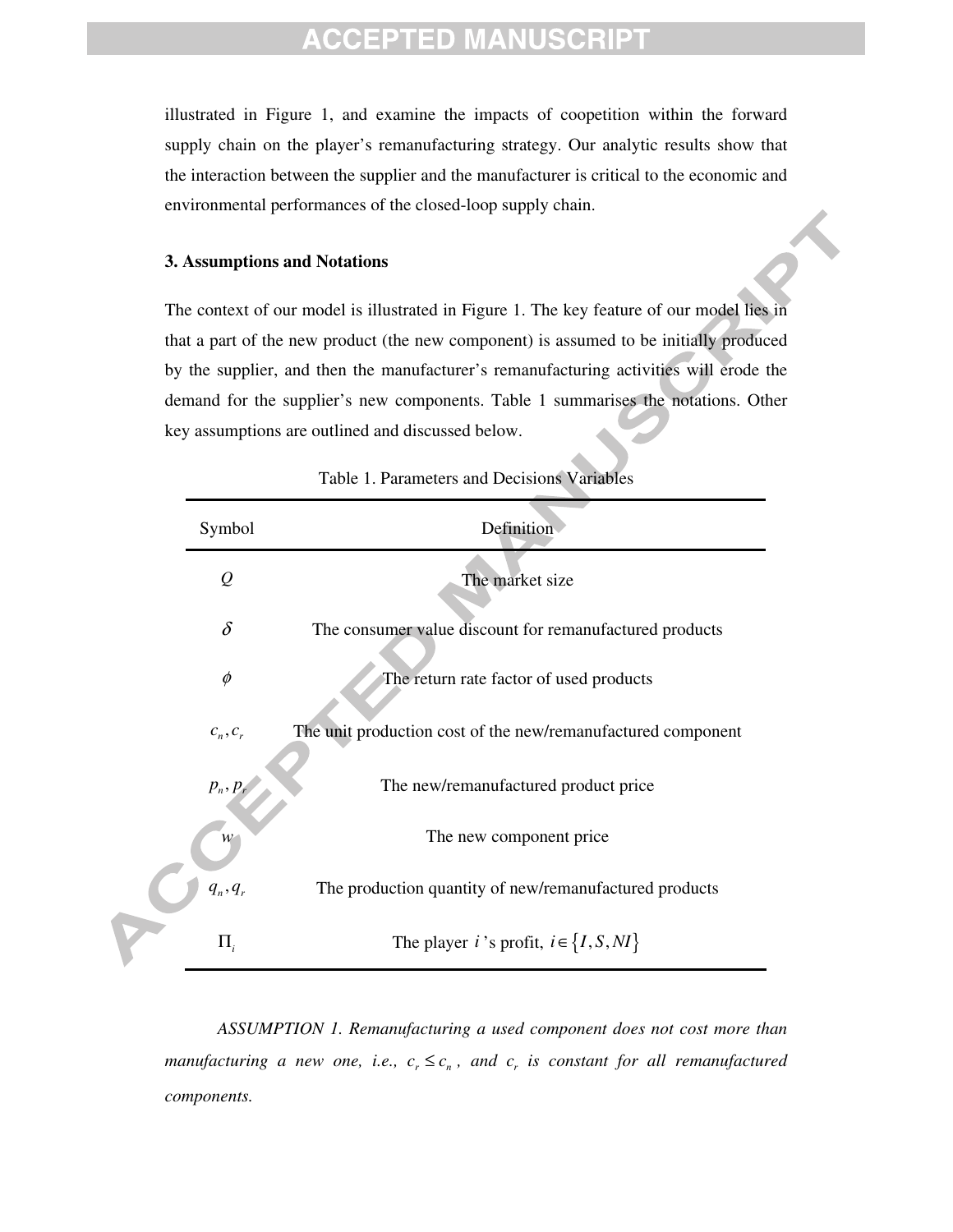As the foregoing specification, the process of remanufacturing in this paper is on the level of the component. Without loss of generality, we assume that each final product contains one component. Except for the cost to obtain a new/remanufactured component, the manufacturer's other costs to (re)assemble, test and make ready for sale as the new/remanufactured product are constant and normalised to zero. Giuntini and Gaudette (2003) affirm that remanufacturing costs 40-65% less than traditional manufacturing. Here, the difference between  $c_n$  and  $c_r$  stands for the cost advantage of remanufacturing. Fleischmann (2001) illustrates that the assumption of constant unit remanufacturing cost is a reasonable first-order approach for many cases. And, it can be easily shown that the manufacturer's incentives to remanufacture used products will be enhanced (reduced) by a remanufacturing cost with economies (diseconomies) of scale.

*ASSUMPTION 2. The consumer willingness-to-pay* ν *of new product is heterogeneous and uniformly distributed in* [0,*Q*] *. Without loss of generality, we assume a density of* 1 *in this interval.* 

Assumption 2 is widely-accepted in modelling the consumers' heterogeneity (e.g., Agrawal et al. 2012b, Ferguson and Toktay 2006). It implies that the potential market size is *Q* , and the upper limitation of consumer willingness-to-pay is also *Q* . Our model, however, unlike the literature on forward supply chain management, does not require  $c_n \leq Q$  to guarantee a positive production quantity. In Section 5, we will discuss the reasons why the manufacturer may keep producing new products even  $Q < c_n \leq Q + \phi(\delta Q - c_r)$ .

*ASSUMPTION 3. For each consumer, the willingness-to-pay ratio of a remanufactured product to a new one is*  $\delta \in (0,1)$ .

Assumption 3 frames a vertical differentiation model where consumers' valuation has an agreed order, i.e. all consumers prefer a new product to a remanufactured one. Earlier studies on remanufacturing routinely assume that the consumer cannot differentiate new and remanufactured products, and have the same willingness-to-pay for them. The latest empirical evidence and experimental results, however, show remanufactured products are usually valued much lower by consumers (see Guide and Li 2010, and Agrawal et al. 2012a). According to Assumptions 2 and 3, the linear inverse demand functions for new and remanufactured products are as follows.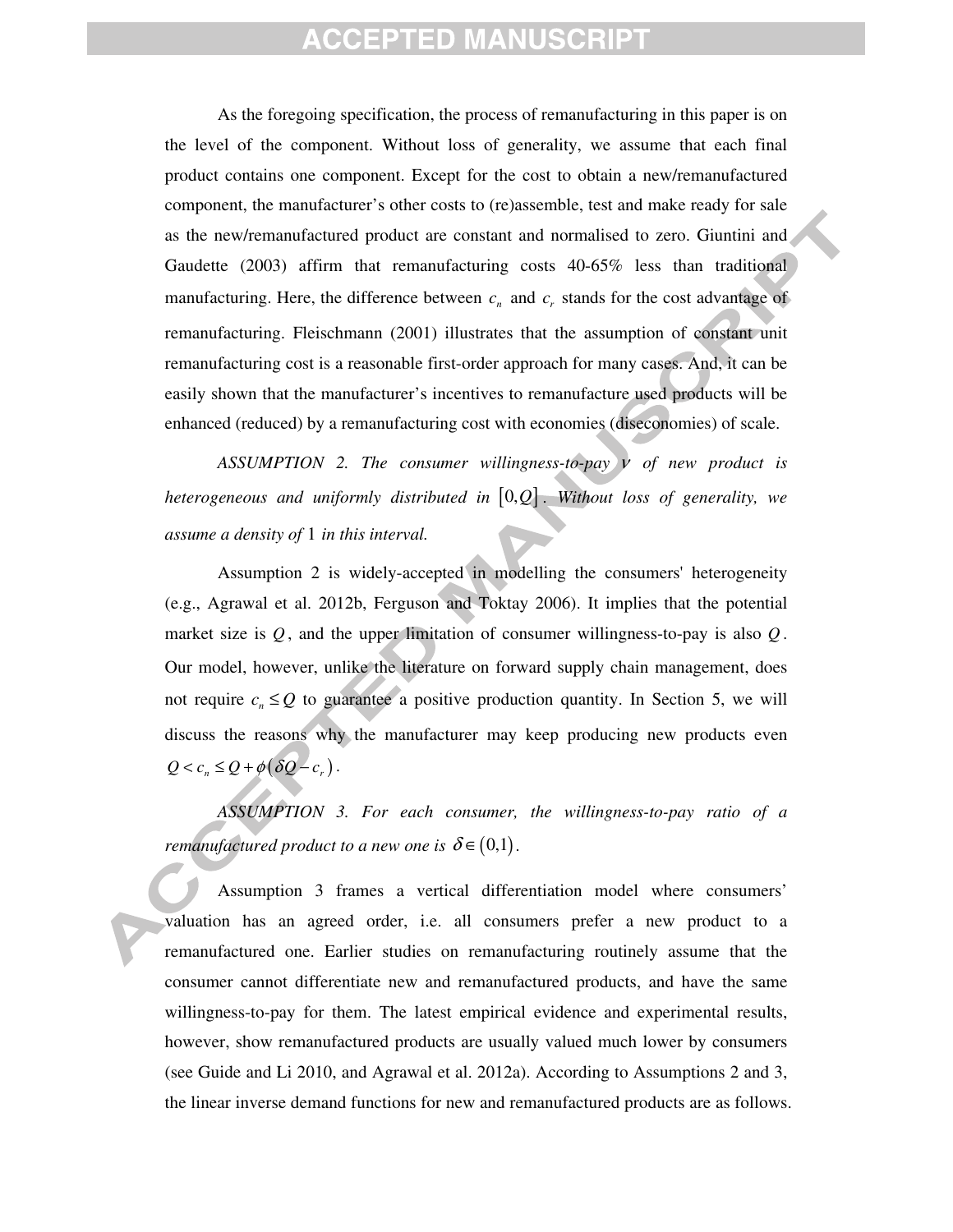We refer to the reader to Ferguson and Toktay (2006) for how to derive demand functions in detail.

$$
p_n = Q - q_n - \delta q_r, \qquad (1)
$$
  

$$
p_r = \delta(Q - q_n - q_r).
$$
 (2)

*ASSUMPTION 4. All decisions are considered in a steady state period: the supplier moves first to price the new component, and then the manufacturer determines the production quantity of new/remanufactured products.* 

One of the key features of remanufacturing is that the production quantity of remanufactured products is bounded by the quantity of used products that are available for remanufacturing. In general, only a portion,  $\phi \in [0,1]$ , of used products can be collected by the manufacturer. By assuming the product can be used only one period, the quantity of used products in current period is equal to the production quantity of new products in the previous period. Ferrer and Swaminathan (2006) introduce the philosophy of the steady state in managing new and remanufactured products: the players use the same policy in every period after the ramp-up in the first period in an infinite horizon setting. Thus, in this paper, for the sake of tractability, we focus on the players' decisions in a single period and assume that  $q_r \leq \phi q_n$ . Note that,  $\phi > 0$  means the manufacturer has a remanufacturing opportunity,  $\phi = 0$  no remanufacturing opportunity.

*ASSUMPTION 5. The production quantity of new products is used as a proxy of the supply chain's environmental performance.* 

Because remanufacturing a used product can eliminate its disposal impact, and consumes less natural resources and energy than manufacturing all-new products (Giuntini and Gaudette, 2003), a consensus in researchers and policy-makers is that one unit remanufactured product's life-cycle environmental impact is much smaller than one unit new product's. Without a great loss of generality, we assume that one unit remanufactured product's life-cycle environmental impact is zero, and then the supply chain's environmental performance is equal to one unit new product's life-cycle environmental impact multiplied by the production quantity of new products. Therefore,  $q_n$  can be a proxy.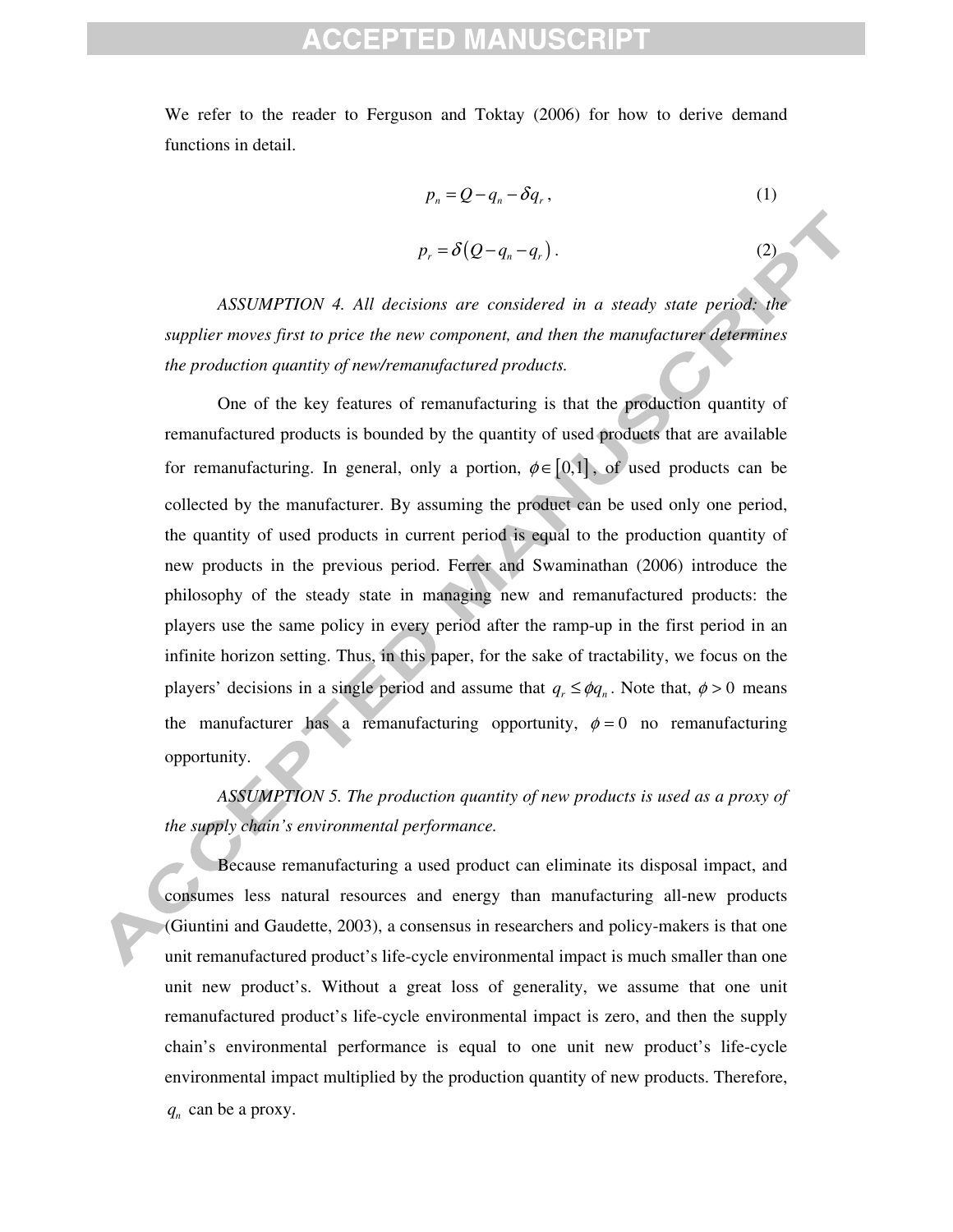*ASSUMPTION 6. The effect of government subsidies is to make the manufacturer that did not remanufacture used products start remanufacturing.* 

When examining the environmental implication of remanufacturing, we are concerned especially about the environmental implication of the government-subsidised remanufacturing. Here, we assume that only when remanufacturing is not profitable and the manufacturer does not remanufacture used products, the government will provide the subsidies. With the subsidies, remanufacturing becomes profitable for the manufacturer, but the cost advantage of remanufacturing is still small (otherwise the government can reduce the subsidies).

In addition, we also assume that all players in our model are risk-neutral and profit seeking, and have access to the same information. The fixed investment of setting up the collection system and processing operations for remanufacturing is assumed to be insignificant. In this paper, we focus on voluntary collecting and remanufacturing. Thus, the manufacturer can collect only those used products he will remanufacture<sup>1</sup>.

In the following analysis, subscript  $i \in \{I, S, NI\}$  refers to the integrated manufacturer, the component supplier and the non-integrated manufacturer, respectively; superscripts  $j \in \{I, D\}$  the integrated manufacturer and the decentralised supply chain, respectively. The players' strategic decisions are analysed under various scenarios, which are distinguished by parameters  $c_n$ ,  $c_r$  and  $\phi$ . Superscript  $k \in \{A, B, C\}$  denotes the scenario under which our analysis is proceeding.

#### **4. Integrated Manufacturer Model**

 $\ddot{\phantom{a}}$ 

In this section, we analyse the performance of an integrated manufacturer as a benchmark. An integrated manufacturer that can produce the whole new produce is equivalent to a perfectly coordinated supply chain. Its optimisation problem is

 $<sup>1</sup>$  How to match demand and supply for remanufacturing is a substantive and interesting issue,</sup> but beyond the scope of this paper. Please refer to Guide et al. (2003), Minner and Kiesmüller (2012), Teunter and Flapper (2011), and Xiong and Li (2012) for related research.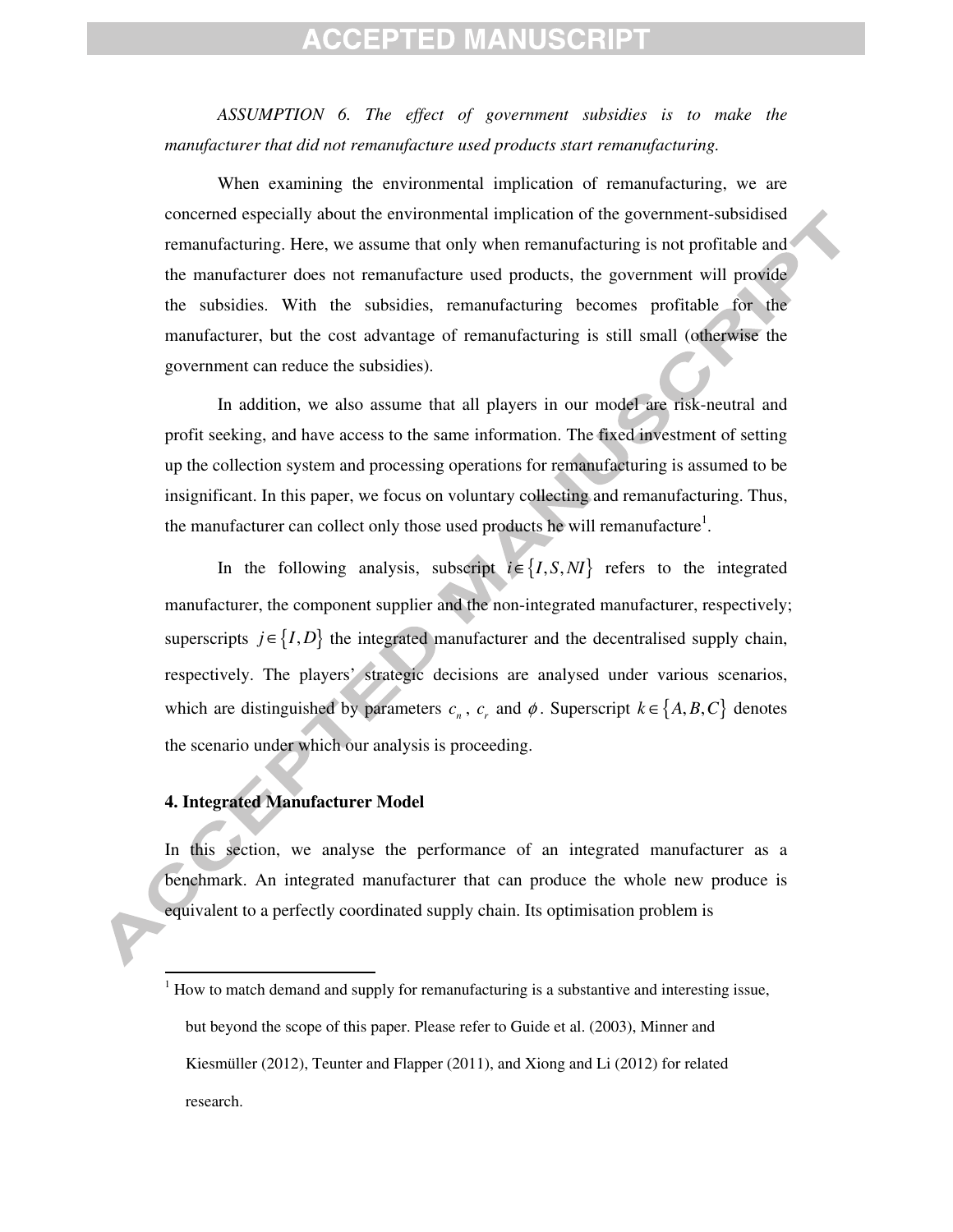### **CCEPTED MANUS**

$$
\max_{q_n, q_r} \Pi_1 = (p_n(q_n, q_r) - c_n) q_n + (p_r(q_n, q_r) - c_r) q_r, \tag{3}
$$

subject to  $q_r \leq \phi q_n$ ,  $q_n, q_r \geq 0$ . The integrated manufacturer's optimal decisions are characterised by the following proposition. The proofs of all propositions are provided in Appendixes.

*PROPOSITION 1. The integrated manufacturer's optimal production quantity decisions are:* 

*Decision I-A,*  $q_n^{\mu} = (Q - c_n)/2$ ,  $q_r^{\mu} = 0$ , when  $c_r \leq c_n < c_r/\delta$ ; *Decision I-B*,  $q_n^B = [Q - c_n - (\delta Q - c_r)]/2(1 - \delta)$ ,  $q_r^B = (c_n - c_r/\delta)/2(1 - \delta)$ , *when*  $c_r / \delta \leq c_n \leq c_{n0}$ ;

*Decision I-C*,  $q_n^{IC} = \left[ Q - c_n + \phi(\delta Q - c_r) \right] / 2 \left( 1 + 2 \delta \phi + \delta \phi^2 \right)$ ,  $q_r^{IC} = \phi \Big[Q - c_n + \phi (\delta Q - c_r)\Big]/2(1 + 2\delta\phi + \delta\phi^2)$ , when  $c_{n0} < c_n \le Q + \phi (\delta Q - c_r)$ ; here  $c_{n0} = \left[ \left( 1 - \delta \right) \phi Q + \left( 1/\delta + \phi \right) c_r \right] / \left( 1 + \phi \right).$ 

Intuitively, when making a production quantity decision, the integrated manufacturer examines the trade-off between the profit from remanufacturing and the cannibalisation of new product sales. When  $c_n$  is small  $(c_n < c_r/\delta)$ , the cost savings from remanufacturing are insufficient to overcome the negative impact of cannibalisation, then the integrated manufacturer will produce only new products. In contrast, if  $c_n$  is large ( $c_n > c_n / \delta$ ), the benefit due to market segmentation outweigh the cannibalisation, then the integrated manufacturer will produce both new and remanufactured products. And, when  $c_n < c_{n0}$ , the optimal production quantity of remanufactured products is less than the quantity of new products that are available for remanufacturing. As a result, only a portion of available cores will be collected and remanufactured  $(q_i^B < \phi q_n^B)$ . But, when  $c_n > c_{n0}$ , the unconstrained optimal production quantity of remanufactured products exceeds the quantity of available cores. Consequently, all available cores will be remanufactured ( $q_r^{\prime c} = \phi q_n^{\prime c}$ ), and then, similar to Debo et al. (2005), we say new and remanufactured products exhibit the characteristics of both complements and substitutes. By contrast, we say two products are pure substitutes when only a portion of available cores is remanufactured.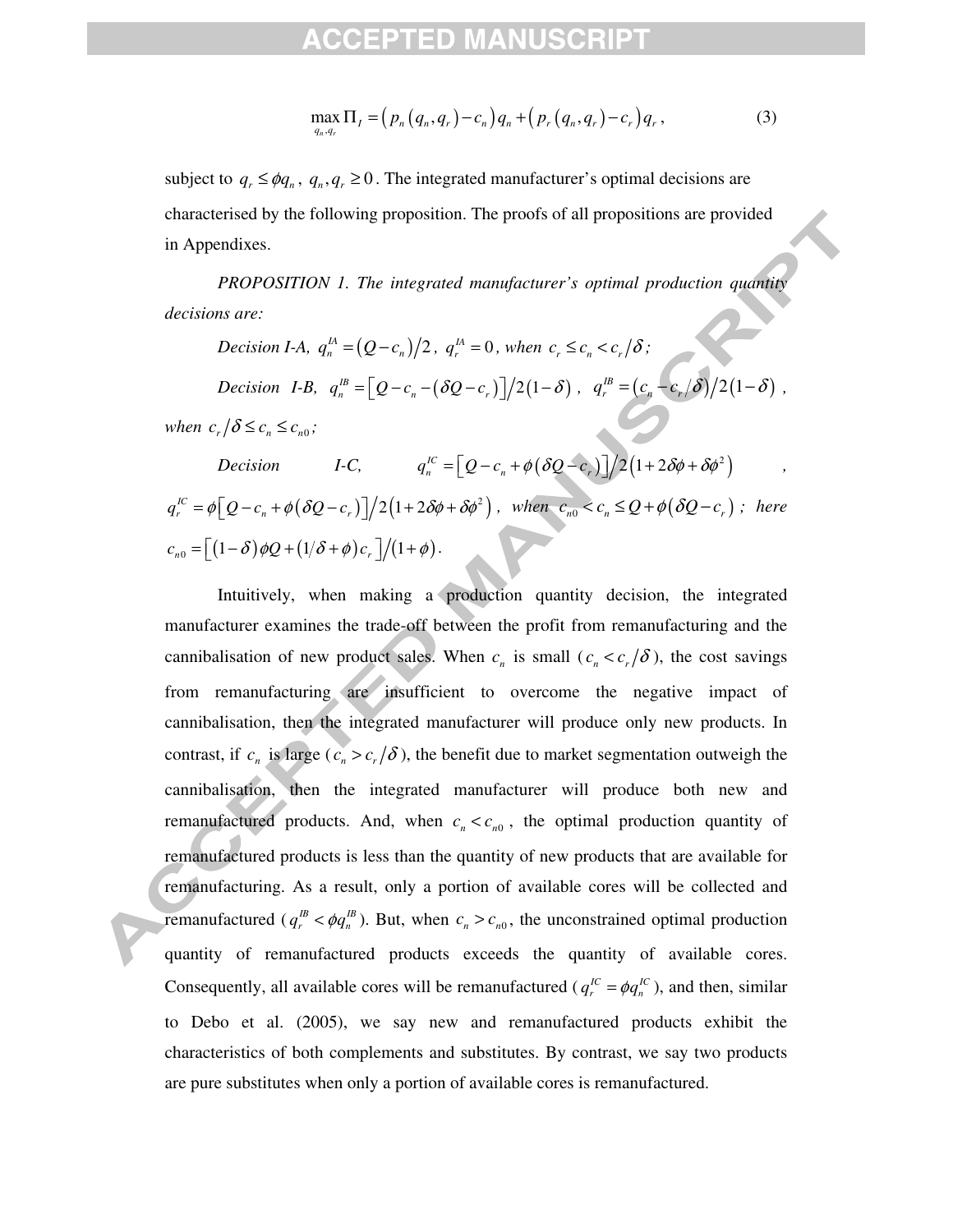### CCEPTED MANUSC

Substituting the integrated manufacturer's optimal decisions in Proposition 1 back into its optimisation problem gives the integrated manufacturer's profit (as shown in Table B1 in Appendixes). The following result characterises how this profit is shaped by the cost parameters ( $c_n$  and  $c_r$ ) and return rate factor ( $\phi$ )<sup>2</sup>. In all results of this paper, the signs  $+$ ,  $-$  and 0 denote an increase, decrease and no-change in equilibrium, in response to a marginal increase of the corresponding parameter, respectively.

*RESULT 1. (i) The following are true:* 



Result 1 reveals that the integrated manufacturer's profit is decreasing in  $c_n$ , non-increasing in  $c_r$ , and non-decreasing in  $\phi$ . Thus, it is safe to say the integrated manufacturer always benefits from the opportunity to remanufacture used products, i.e.,  $\Pi_I|_{\phi>0} \geq \Pi_I|_{\phi=0}$ . Like the existing literature (e.g., Atasu et al., 2010; Ferguson and Toktay, 2006), we affirm that the integrated manufacturer should engaging in remanufacturing when the remanufacturing cost is sufficiently low ( $c_n > c_r/\delta$ ) to overcome the negative cannibalisation impact on new product sales, and then the integrated manufacturer is always better off with a lower remanufacturing cost or a larger return rate.

#### **5. Decentralised Supply Chain Model**

In this section, the performance of a decentralised supply chain consisting of a key component supplier and a non-integrated manufacturer is analysed. Firstly, we solve the

<sup>&</sup>lt;sup>2</sup> It is worth noting that the separating values between different scenarios also depend on these

parameters, same for Results 2, 3 and 4.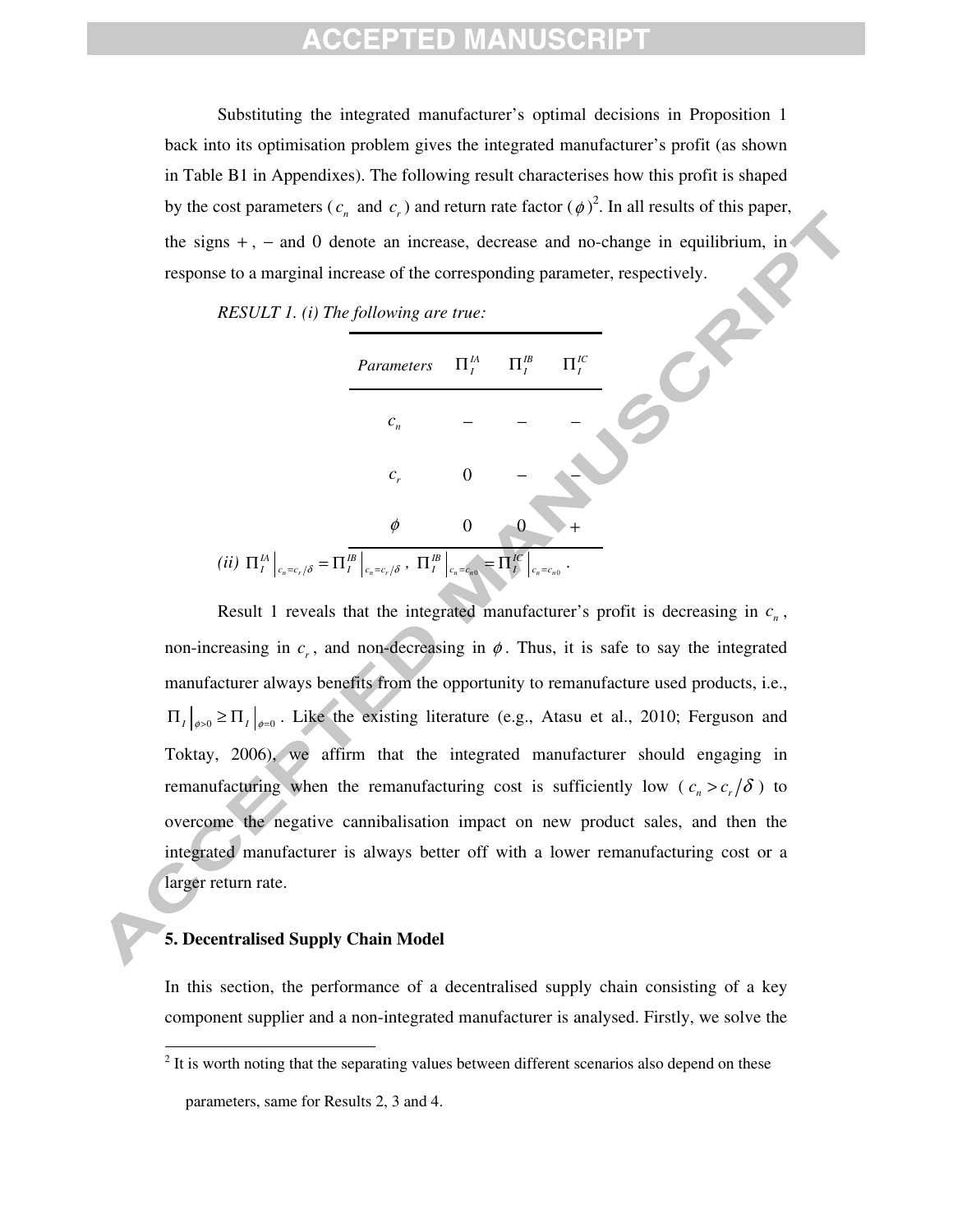### **CCEPTED MANU**

players' optimisation problems. And then we examine how the players' decisions and profits are shaped by model parameters.

#### *5.1 Optimisation problem analysis*

In the decentralised supply chain, the game between the supplier and the non-integrated manufacturer can be analysed using backward induction. By taking a given *w*, the nonintegrated manufacturer determines  $q_n$  and  $q_r$  to maximise his profit function:

$$
\max_{q_n, q_r} \Pi_M = (p_n(q_n, q_r) - w) q_n + (p_r(q_n, q_r) - c_r) q_r,
$$
\n(4)

subject to:  $q_r \le \phi q_n$ ,  $q_n, q_r \ge 0$ . The solutions of the non-integrated manufacturer's optimisation problem are shown in Proposition 2.

*PROPOSITION 2. The non-integrated manufacturer's optimal production quantity decisions with respect to the supplier's new component price are:* 

*Decision NI-A,*  $q_n^{DA} = (Q - w)/2$ ,  $q_r^{DA} = 0$ , when  $w < c_r/\delta$ ;

*Decision NI-B,*  $q_n^{DB} = \left[Q - w - (\delta Q - c_r)\right]/2(1 - \delta)$ ,  $q_r^{DB} = \left(w - c_r/\delta\right)/2(1 - \delta)$ ,

*when*  $c_r / \delta \leq w \leq w_0$ ;

*Decision* 
$$
NI-C
$$
,  $q_n^{DC} = [Q - w + \phi(\delta Q - c_r)]/2(1 + 2\delta\phi + \delta\phi^2)$ ,  
\n $q_r^{DC} = \phi [Q - w + \phi(\delta Q - c_r)]/2(1 + 2\delta\phi + \delta\phi^2)$ , when  $w_0 < w \le Q + \phi(\delta Q - c_r)$ ; here,  
\n $w_0 = [(1 - \delta)\phi Q + (1/\delta + \phi)c_r]/(1 + \phi)$ .

When setting  $w$ , the supplier does so with anticipation that the non-integrated manufacturer will react as characterised by Proposition 2. If the supplier anticipates that the non-integrated manufacturer will take Decision NI-A, then her corresponding optimal decision is denoted as Decision S-A. The optimisation problem turns out to be:

$$
\max_{w^{DA}} \Pi_S^{DA} = \left( w^{DA} - c_n \right) q_n^{DA},\tag{5}
$$

subject to:  $w^{DA} < c_r/\delta$ . This constraint, which is exactly the necessary condition for Decision NI-A, ensures that the non-integrated manufacturer will take Decision NI-A. By examining the non-integrated manufacturer's all possible reactions, we get the supplier's optimal new component pricing decisions, as follows.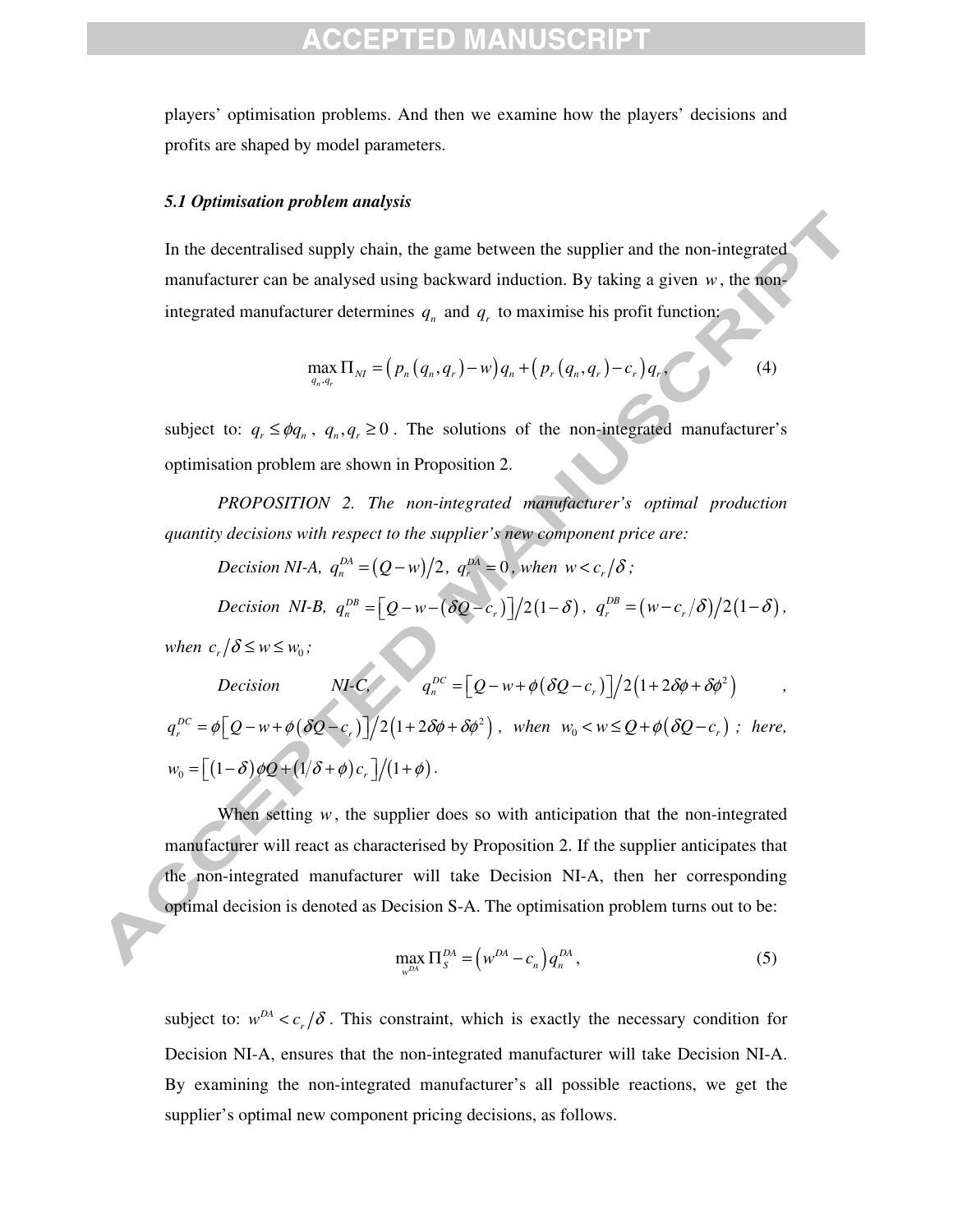*PROPOSITION 3. The supplier's optimal new component pricing decisions with respect to the new component production cost are:* 

Decision S-A, 
$$
w^{DA} = (Q + c_n)/2
$$
, when  $c_r \le c_n < c_{n1}$ ;  
\nDecision S-B-I,  $w^{DB-1} = c_r/\delta$ , when  $c_{n1} \le c_n < \min\{c_{n2}, c_{n3}\}$ ;  
\nDecision S-B-2,  $w^{DB-2} = (Q + c_n)/2 - (\delta Q - c_r)/2$ , when  $c_{n3} \le c_n < c_{n4}$ ;  
\nDecision S-C,  $w^{DC} = (Q + c_n)/2 + \phi(\delta Q - c_r)/2$ , when  $\max\{c_{n2}, c_{n4}\} \le c_n \le c_{n5}$ ;  
\nhere,  
\n $c_{n1} = 2c_r/\delta - Q$   
\n $c_{n2} = (2c_r/\delta - Q) - (Q - c_r/\delta) \left[ \delta\phi(3 + 2\phi) - 2\sqrt{\delta\phi(1 + \phi)(1 + 2\delta\phi + \delta\phi^2)} \right]$   
\n $c_{n3} = (2/\delta - 1)c_r - (1 - \delta)Q$   
\n $c_{n4} = \frac{1}{1+\phi} \left[ (1-\delta)\phi Q + (1+\delta\phi)\frac{c_r}{\delta} - \left(Q - \frac{c_r}{\delta}\right)\sqrt{(1-\delta)(1 + 2\delta\phi + \delta\phi^2)} \right]$   
\n $c_{n5} = Q + \phi(\delta Q - c_r)$ .

It is worth noting that the supplier has taken the non-integrated manufacturer's optimal reaction into account when setting *w*. So, if the supplier's optimal decision is Decision S-k, then the non-integrated manufacturer's optimal decision must be Decision NI-k. It is worth noting that Propositions 1 and 3 reveal an interesting phenomenon: either an integrated or a non-integrated manufacturer will keep producing new products even  $c_n > Q$ . This is because, in our model, the manufacturer's profit comes from the sales of both new and remanufactured products. When  $Q < c_n \le Q + \phi(\delta Q - c_r)$ , producing new products alone is not profitable, but it can generate available cores, and then the manufacturer can make a profit by remanufacturing used (new) products; when  $c_n > Q + \phi(\delta Q - c_r)$ , however, the profit due to remanufacturing cannot compensate for the loss due to new product sales, and then there is no production.

#### *5.2 Decision analysis*

Based on Proposition 3, we now examine how cost parameters  $(c_n$  and  $c_r$ ) and return rate factor  $(\phi)$  shape the supplier's optimal decisions. The impacts of parameters are presented in Result 2 and illustrated in Figure 2. Note that, in Figures  $2 - 6$ , we set *Q* = 10,  $\delta = 1/2$ ,  $\phi = 3/4$ ,  $c_r = 4$  for (a) and  $c_n = 6$  for (b).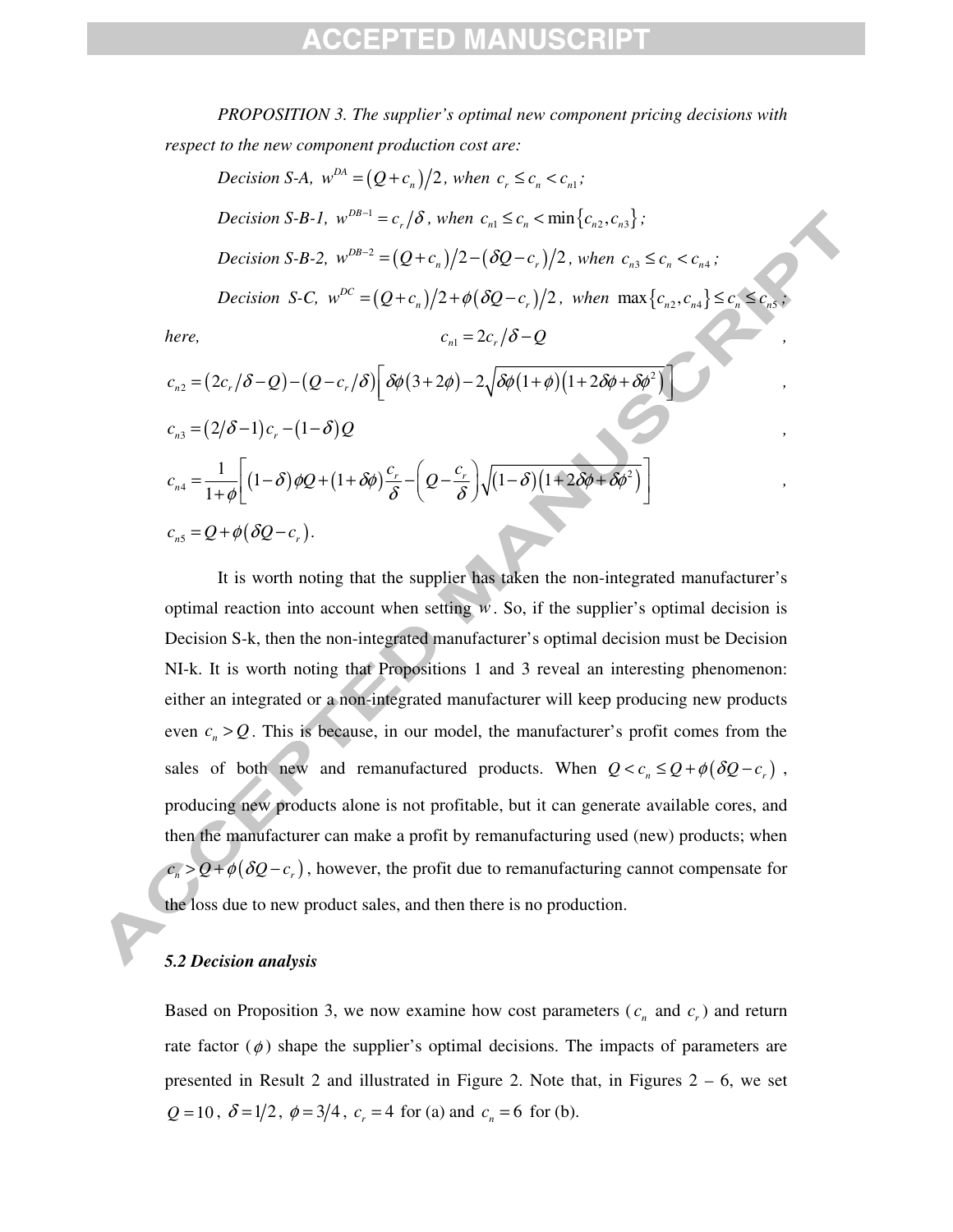#### **ISCRIPT** CCEPTED MAI NU



*RESULT 2. (i) The following are true:* 

Figure 2. Optimal new component price

Firstly, Result 2 indicates that the supplier's new component price  $w<sup>D</sup>$  is nondecreasing in  $c_n$ . Since  $c_n$  is the unit cost for the supplier to produce the new component, there should be no surprise when  $w<sup>D</sup>$  increases in it. However, when the supplier's optimal decision is Decision S-B-1, the non-integrated manufacturer's remanufacturing business just heads into a profitable territory. Then, rather than competing with the remanufactured product in the market, a more profitable strategy for the supplier is to price in an offensive way which drives the remanufactured product out of the market. As a result, the supplier strategically does not care how costly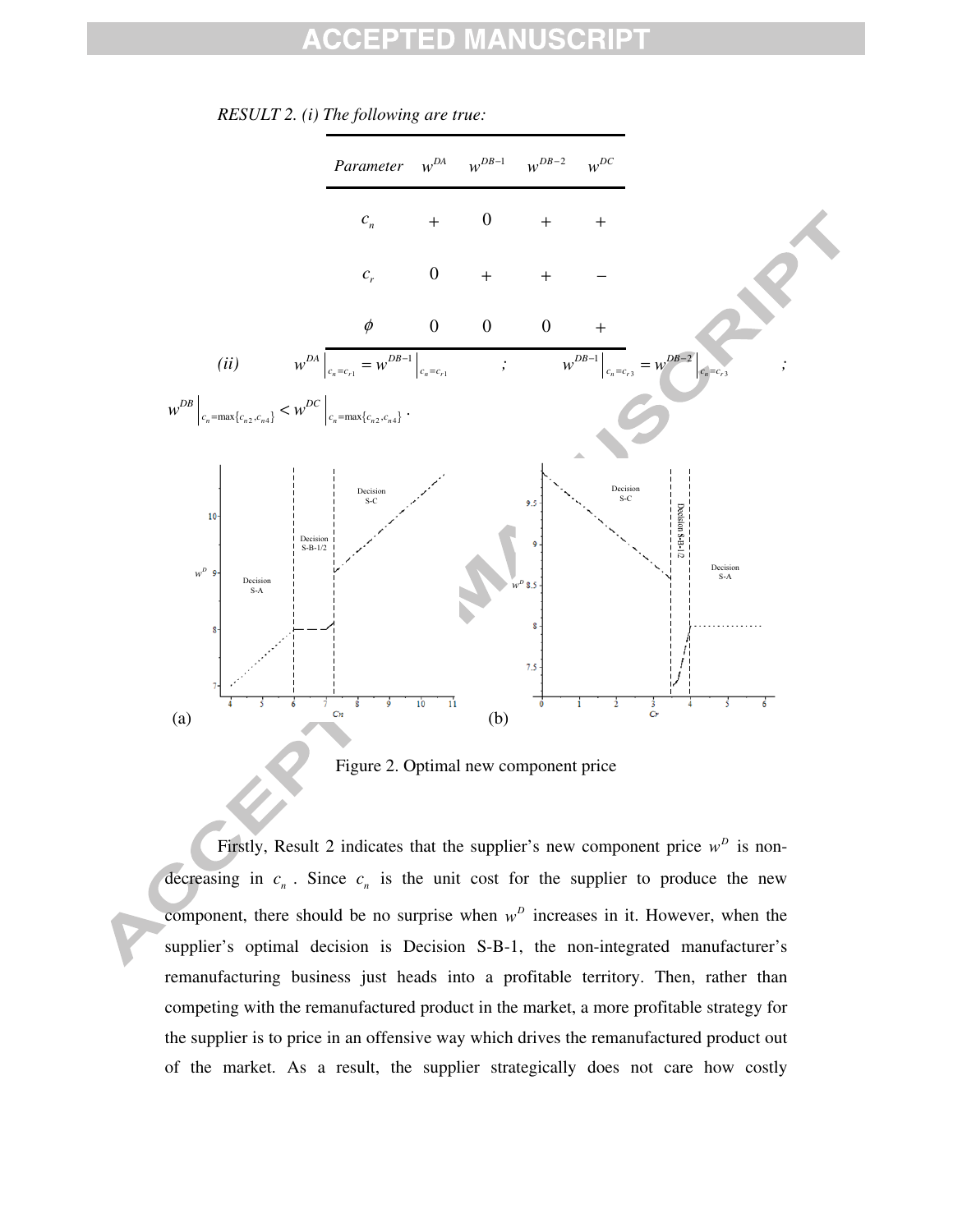manufacturing the new component is, but how costly remanufacturing the used component is.

Result 2 also reveals the impact of the remanufactured component unit production cost  $c_r$  on  $w^D$ : when  $c_r$  is close to  $c_n$ ,  $w^D$  is independent of  $c_r$ ; as  $c_r$ declines,  $w<sup>D</sup>$  becomes at first increasing and eventually decreasing in it. The intuition for this result is as follows. According to Propositions 2 and 3, when  $c_n$  is small (the supplier's optimal decision is Decision S-A, and the non-integrated manufacturer's is Decision NI-A), the insignificant cost saving from remanufacturing cannot cover its shortage of consumer disutility. Then the non-integrated manufacturer would not remanufacture any used products, so both players do not take  $c_r$  into account when deciding their actions. When  $c<sub>n</sub>$  is moderate (optimal decisions are Decisions S-B and NI-B), the non-integrated manufacturer will remanufacture a part of available cores  $(q_r^{DB} > \phi q_n^{DB})$ , then the remanufactured component is purely a substitute for the new component, so  $w^{DB}$  is increasing in  $c_r$ . When  $c_n$  is big (optimal decisions are Decisions S-C and NI-C), all available cores are remanufactured ( $q_r^{DC} = \phi q_n^{DC}$ ), implying that the remanufactured component is purely a complement for the new product for a given  $\phi$ , so  $w^{DC}$  is then decreasing in *c*.

A larger  $\phi$  means a larger portion of used products are available for remanufacturing. We once naively expected to observe that  $w<sup>D</sup>$  decreases in  $\phi$ . However, Result 2 shows a contrasting view:  $w^D$  is always non-decreasing in  $\phi$ . When  $c_n$  is small, it is clear that  $w^{DA}$  is independent of  $\phi$  since the non-integrated manufacturer then produces only the new product. When  $c<sub>n</sub>$  is moderate, although new and remanufactured products compete with each other in the market, the parameter  $\phi$ still has no influence on the competition because only a part of available cores are remanufactured. When  $c_n$  is big, new and remanufactured products exhibit the characteristics of complements as well as substitutes. Then, for a given  $w^D$ , a bigger  $\phi$ allows more remanufactured products enter into the market. The supplier could choose to decrease  $w<sup>D</sup>$  to intensely compete, but the ill effect of this choice is that more used products will be available for remanufacturing, further weakening the supplier's competitive position. So, the right decision for the supplier is to increase  $w^D$ . Not only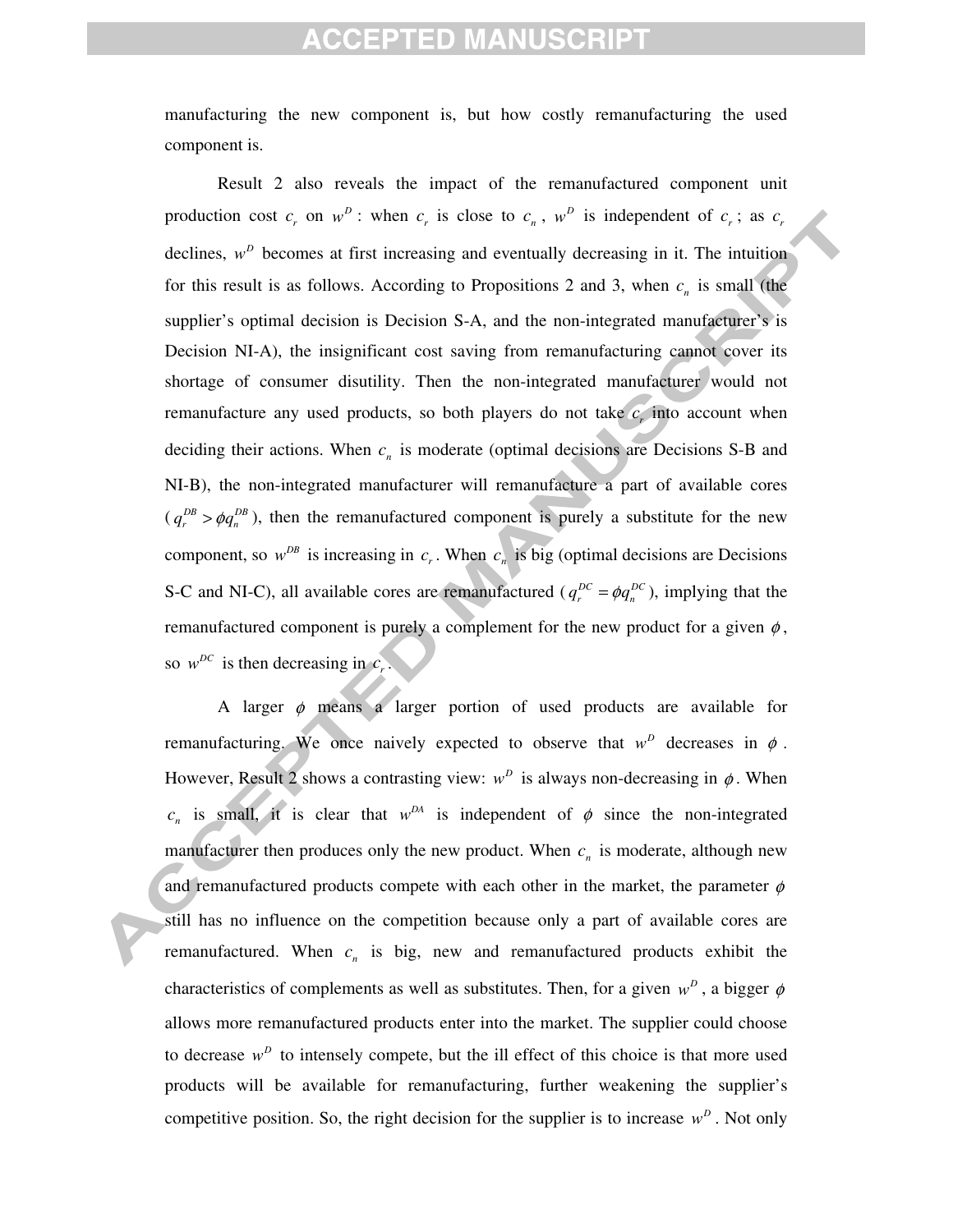can such a strategy improve the marginal profit, but also cut down the quantity of available cores. Therefore, we observe that  $w^{DC}$  is increasing in  $\phi$ .

Substituting the supplier's optimal new component pricing decisions in Proposition 3 back into the non-integrated manufacturer's optimal production quantity reaction with respect to  $w$  in Proposition 2 gives the non-integrated manufacturer's optimal production quantity decisions (as shown in Table B2 in Appendixes). The shape of the non-integrated manufacturer's optimal decisions is characterised by the following result and illustrated in Figures 3 and 4.

| Parameter $q_n^{DA}$ | $q^{DB-1}_n$ | $q_n^{DB-2}$ | $q_n^{DC}$ | $q_r^{DA}$ | $q_r^{DB-1}$ | $q_r^{DB-2}$ | $q_r^{DC}$ |
|----------------------|--------------|--------------|------------|------------|--------------|--------------|------------|
| $c_n$                |              |              |            |            |              |              |            |
| $\mathcal{C}$        |              |              |            |            |              |              |            |
|                      |              |              | $*$        |            |              |              |            |

*RESULT 3. (i) The following are true:* 

 $\overline{OB}$ 

$$
* : + if cn > [\delta(1+2\phi+\delta\phi^2)Q + (1-\delta\phi^2)cr] / 2\delta(1+\phi) : - otherwise.
$$

(*ii*)  $q_n^{DA}\Big|_{c_n = c_{r1}} = q_n^{DB-1}\Big|_{c_n = c_{r1}}$  $r_n = c_{r1}$   $\cdots$   $c_n = c_r$  $q_n^{DA}\Big|_{c_n=c_{r1}} = q_n^{DB-1}\Big|_{c_n=c_{r1}}$  ;  $q_n^{DB-1}\Big|_{c_n=c_{r3}} = q_n^{DB-2}\Big|_{c_n=c_{r3}}$  $c_n = c_{r3}$  **r**  $n$   $c_n = c_r$  $q_n^{DB-1}\Big|_{c_n=c_{r3}} = q_n^{DB-2}\Big|_{c_n=c_{r3}}$  ;

$$
q_r^{DB}\Big|_{c_n=\max\{c_{n2},c_{n4}\}} > q_r^{DC}\Big|_{c_n=\max\{c_{n2},c_{n4}\}};
$$
  
\n(iii)  
\n
$$
q_r^{DA}\Big|_{c_n=c_{r1}} = q_r^{DB-1}\Big|_{c_n=c_{r1}};
$$
  
\n
$$
q_r^{DB}\Big|_{c_n=c_{r3}} = q_r^{DB-2}\Big|_{c_n=c_{r3}}
$$
  
\n
$$
q_r^{DB}\Big|_{c_n=\max\{c_{n2},c_{n4}\}}.
$$
  
\n(iii)  
\n
$$
q_r^{DA}\Big|_{c_n=c_{r1}}
$$
  
\n(iv)  
\n
$$
q_r^{DB-1}\Big|_{c_n=c_{r3}} = q_r^{DB-2}\Big|_{c_n=c_{r3}}
$$

Result 3 describes how model parameters shape the non-integrated manufacturer's optimal production quantity decisions. It is quite intuitive that the optimal production quantity of new (remanufactured) products is non-increasing in their own cost parameter  $c_n$  ( $c_r$ ). When the manufacturer's optimal decision is Decision NI-B-1, the supplier takes an offensive pricing strategy, making the manufacturer prefer to set  $q_r^{DB-1} = 0$ . Because  $w^{DB-1}$  is independent of  $c_n$  and increasing in  $c_r$ ,  $q_n^{DB-1}$  is independent of  $c_n$  and decreasing in  $c_r$ . When the manufacturer's optimal decision is Decision NI-B-2, new and remanufactured products are pure substitutes. So the optimal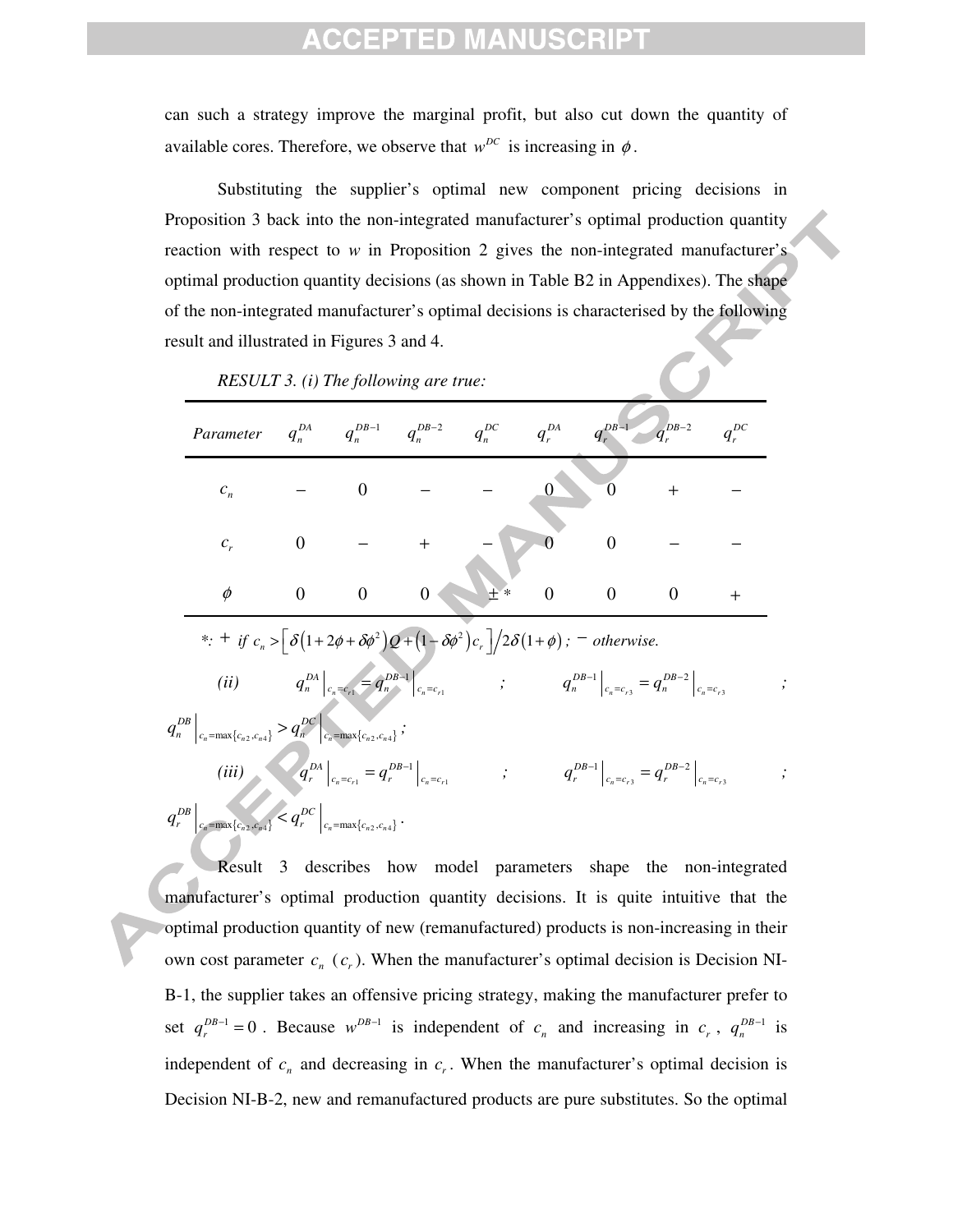production quantities of two products are increasing in each other's cost parameter. In contrast, when the manufacturer's optimal decision is Decision NI-C, for a given  $\phi$ , new and remanufactured products are pure complements since  $q_r^{DC} = \phi q_n^{DC}$ . So the optimal production quantities of two products are decreasing in each other's cost parameter.



Figure 3. Optimal new product production quantity



Figure 4. Optimal remanufactured product production quantity

When the manufacturer's optimal decision is Decision NI-A or Decision NI-B, then no or only a part of available cores will be remanufactured. Thus, the return rate factor  $\phi$  has no impact on the non-integrated manufacturer's decisions. When the manufacturer's optimal decision is Decision NI-C, all available cores are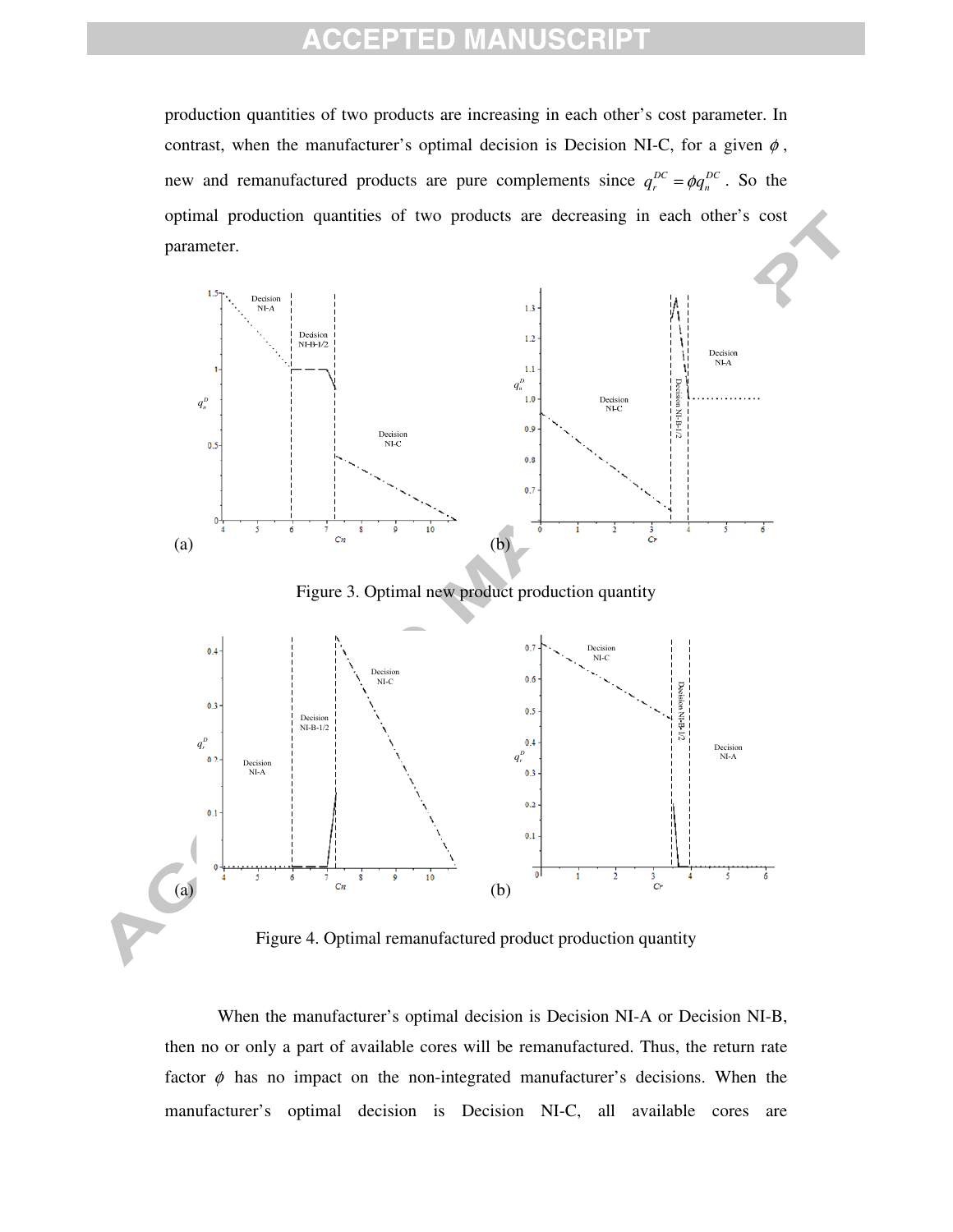### CCEPTED MANU

remanufactured. It is very important to note that when we investigate the impact of  $\phi$ , unlike the analysis with a given  $\phi$ , the relationship between  $q_n^{DC}$  and  $q_r^{DC}$  should be viewed as both complements and substitutes. Intuitively,  $q_r^{DC}$  is increasing in  $\phi$ . The effect of complementary relationship makes  $q_n^{DC}$  increase in  $\phi$ , while the effect of substitutive relationship makes  $q_n^{DC}$  decrease in  $\phi$  . Consequently, when  $(c_n > [\delta(1+2\phi+\delta\phi^2)Q+(1-\delta\phi^2)c_r]/2\delta(1+\phi)$ , the complementary effect dominates, and then  $q_n^{DC}$  is increasing in  $\phi$ ; otherwise, the substitutive effect dominates, and then  $q_n^{DC}$  is decreasing in  $\phi$ .

#### *5.3 Profit analysis*

Substituting the supplier's optimal new component pricing decisions in Proposition 3 and the non-integrated manufacturer's optimal production quantity decisions in Table B2 back into the supplier's and the manufacturer's optimisation problems gives both players' profits (as shown in Table B3 in Appendixes), illustrated in Figures 5 and 6.

*RESULT 4. (i) The following are true:* 

| Parameter $\Pi_S^{DA}$ $\Pi_S^{DB-1}$ $\Pi_S^{DB-2}$ $\Pi_S^{DC}$ $\Pi_M^{DA}$ $\Pi_M^{DB-1}$ $\Pi_M^{DB-2}$ $\Pi_M^{DC}$ |          |                |                |                                                                                             |                  |          |                                                                                                                                                         |         |
|---------------------------------------------------------------------------------------------------------------------------|----------|----------------|----------------|---------------------------------------------------------------------------------------------|------------------|----------|---------------------------------------------------------------------------------------------------------------------------------------------------------|---------|
| $c_n$                                                                                                                     |          |                |                |                                                                                             |                  | $\Omega$ |                                                                                                                                                         |         |
| $c_{r}$                                                                                                                   |          | $+$ $+$        |                |                                                                                             | $\boldsymbol{0}$ |          |                                                                                                                                                         |         |
| $\phi$                                                                                                                    | $\theta$ | $\overline{0}$ | $\overline{0}$ | $\pm$ ** 0                                                                                  |                  | $\theta$ | $\Omega$                                                                                                                                                | $+ * *$ |
|                                                                                                                           |          |                |                | **: + if $c_n > [(1-\delta)\delta\phi Q + (1+\delta\phi)c_r]/\delta(1+\phi)$ ; - otherwise. |                  |          |                                                                                                                                                         |         |
|                                                                                                                           |          |                |                |                                                                                             |                  |          | (ii) $\Pi_S^{DA}\Big _{c_n=c_{r1}} = \Pi_S^{DB-1}\Big _{c_n=c_{r1}}$ ; $\Pi_S^{DB-1}\Big _{c_n=c_{r3}} = \Pi_S^{DB-2}\Big _{c_n=c_{r3}}$                |         |
| $\left.\Pi_{S}^{DB}\right _{c_n=\max\{c_n, c_{n4}\}}=\Pi_{S}^{DC}\left _{c_n=\max\{c_n, c_{n4}\}}\right.\,;$              |          |                |                |                                                                                             |                  |          |                                                                                                                                                         |         |
|                                                                                                                           |          |                |                |                                                                                             |                  |          | (iii) $\Pi_{NI}^{DA}\Big _{c_n=c_{r1}} = \Pi_{NI}^{DB-1}\Big _{c_n=c_{r1}}$ ; $\Pi_{NI}^{DB-1}\Big _{c_n=c_{r3}} = \Pi_{NI}^{DB-2}\Big _{c_n=c_{r3}}$ ; |         |
| $\left.\prod_{NI}\right _{c_{n}=\max\{c_{n},c_{n4}\}} > \prod_{NI}\left _{c_{n}=\max\{c_{n},c_{n4}\}}\right .$            |          |                |                |                                                                                             |                  |          |                                                                                                                                                         |         |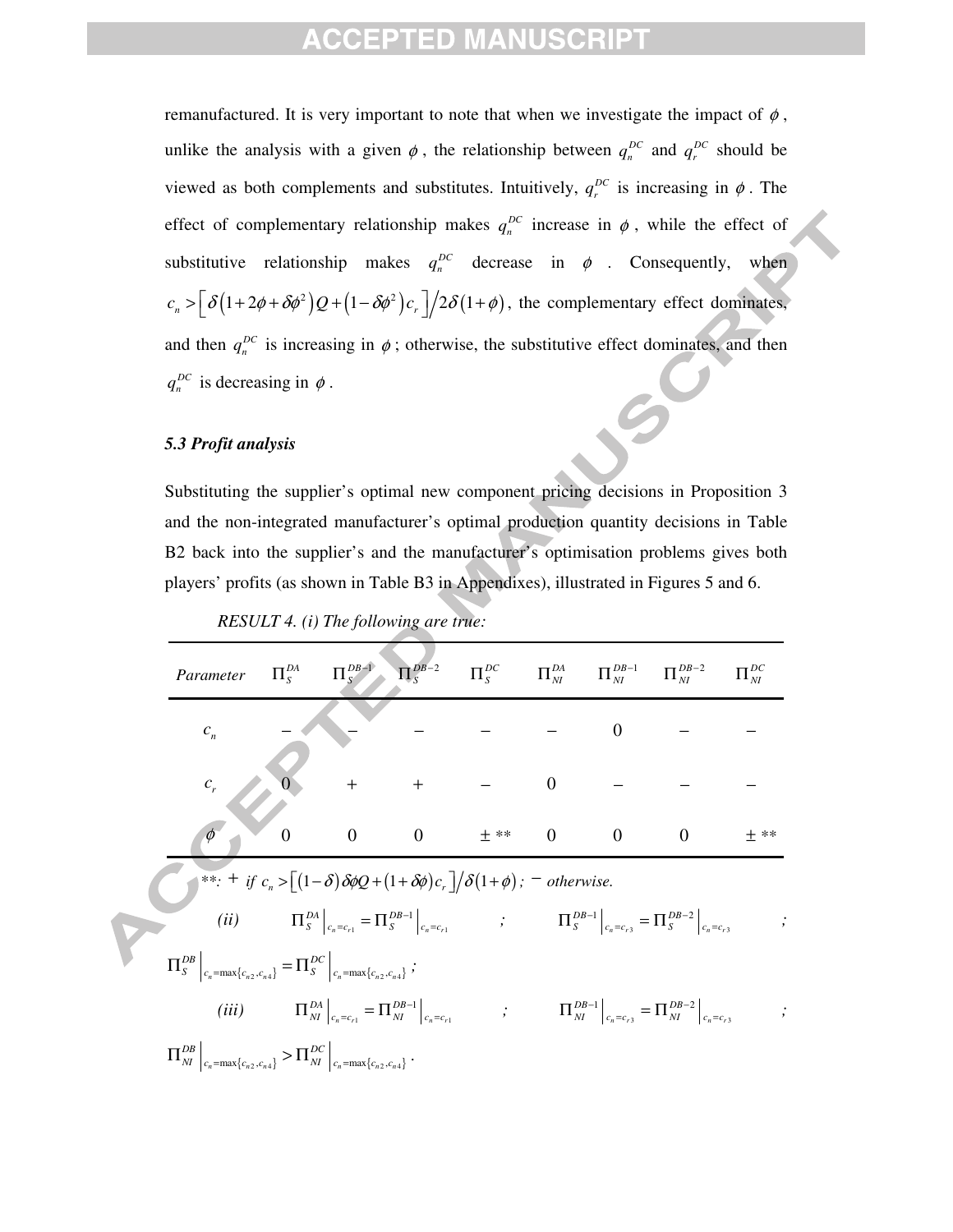

Figure 6. The non-integrated manufacturer's profit

Result 4 characterises players' profits in the decentralised closed-loop supply chain. In our decentralised supply chain model, the supplier's profit is from the sale of new components, so it is intuitive that her profit is decreasing in the new component cost parameter  $(c_n)$ . And, based on our foregoing description of the relationship between new and remanufactured products, it is also easy to understand that, when remanufacturing has a significant cost advantage, as  $c_r$  declines, the supplier's profit at first increasing and eventually decreasing in it. For the non-integrated manufacturer, his profit is from the sales of new and remanufactured products. On one hand, the optimal new component price  $w^D$  is non-decreasing in  $c_n$ ; consequently, the manufacturer's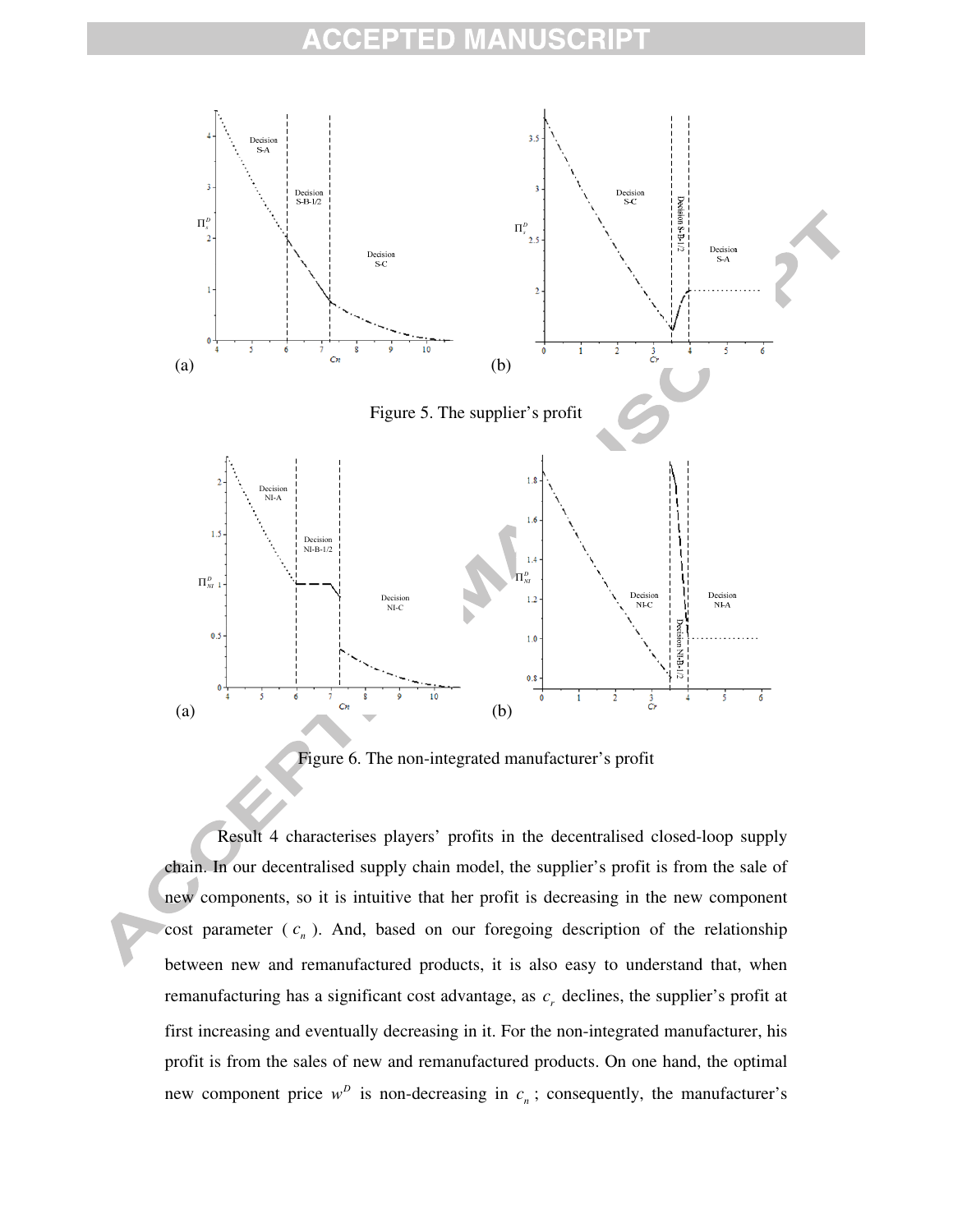profit is non-increasing in  $c_n$ . On the other hand, although the manufacturer's profit is non-increasing in  $c_r$  when the cost structure makes him insist on taking a certain decision, yet his profit drops rapidly once the optimal decision changes from Decision NI-B to Decision NI-C as  $c<sub>r</sub>$  declines. This is because, the decrease of  $c<sub>r</sub>$  will make the supplier switch to charge a much higher price for new components, as shown in Figure 2. Thus, looking at the whole picture, the non-integrated manufacturer's profit is not always non-increasing in *<sup>r</sup> c* : a lower remanufacturing cost may result in a lower profit.

When it comes to the impact of return rate factor  $\phi$ , obviously, the supplier's and the non-integrated manufacturer's profits are independent of  $\phi$  when their optimal decisions are Decision S/NI-A or Decision S/NI-B, since then their decisions are independent of it (see Results 2 and 3). However, when the players' optimal decisions are Decision S/NI-C, both players' profits could be increasing or decreasing in  $\phi$ contingent on the cost structure. For the non-integrated manufacturer, an increase of  $\phi$ has two contradicting impacts on his profit. On one hand, such an increase enhances remanufactured product sales; on the other hand, it leads to a higher new component price and a smaller new product production quantity, and consequently a shrunk profit from new product sales. As a result, only if the new component cost parameter  $c_n > [(1-\delta)\delta\phi Q + (1+\delta\phi)c_r]/\delta(1+\phi)$ , which implicates that there is a limited profit generated by new product sales to loss, the non-integrated manufacturer's profit would increase in  $\phi$ . For the supplier, a similar trade-off exists: the new component price is increasing in  $\phi$ , leading to a higher marginal profit, but the production quantity of new products could be decreasing in  $\phi$  . Thus, it also requires  $c_n > [(1-\delta)\delta\phi Q + (1+\delta\phi)c_r]/\delta(1+\phi)$  to ensure the supplier's profit increasing in  $\phi$ .

Although the integrated manufacturer is never harmed by the opportunity to remanufacture used products, Result 4 implies that, compared with the situation of no remanufacturing ( $\phi = 0$ ), both the supplier and the non-integrated manufacturer may earn lower profits when the manufacturer has the remanufacturing opportunity ( $\phi > 0$ ), as demonstrated by the following corollary.

*COROLLARY 1.* (i) When  $c_r \le c_n < c_{n1}$ ,  $\Pi_s^D|_{\phi>0} = \Pi_s^{DA} = \Pi_s^D|_{\phi=0}$ ,  $\prod_{N I}^{D} \left|_{\phi > 0} \right. = \prod_{N I}^{D A} = \prod_{N I}^{D} \left|_{\phi = 0} \right.$ ;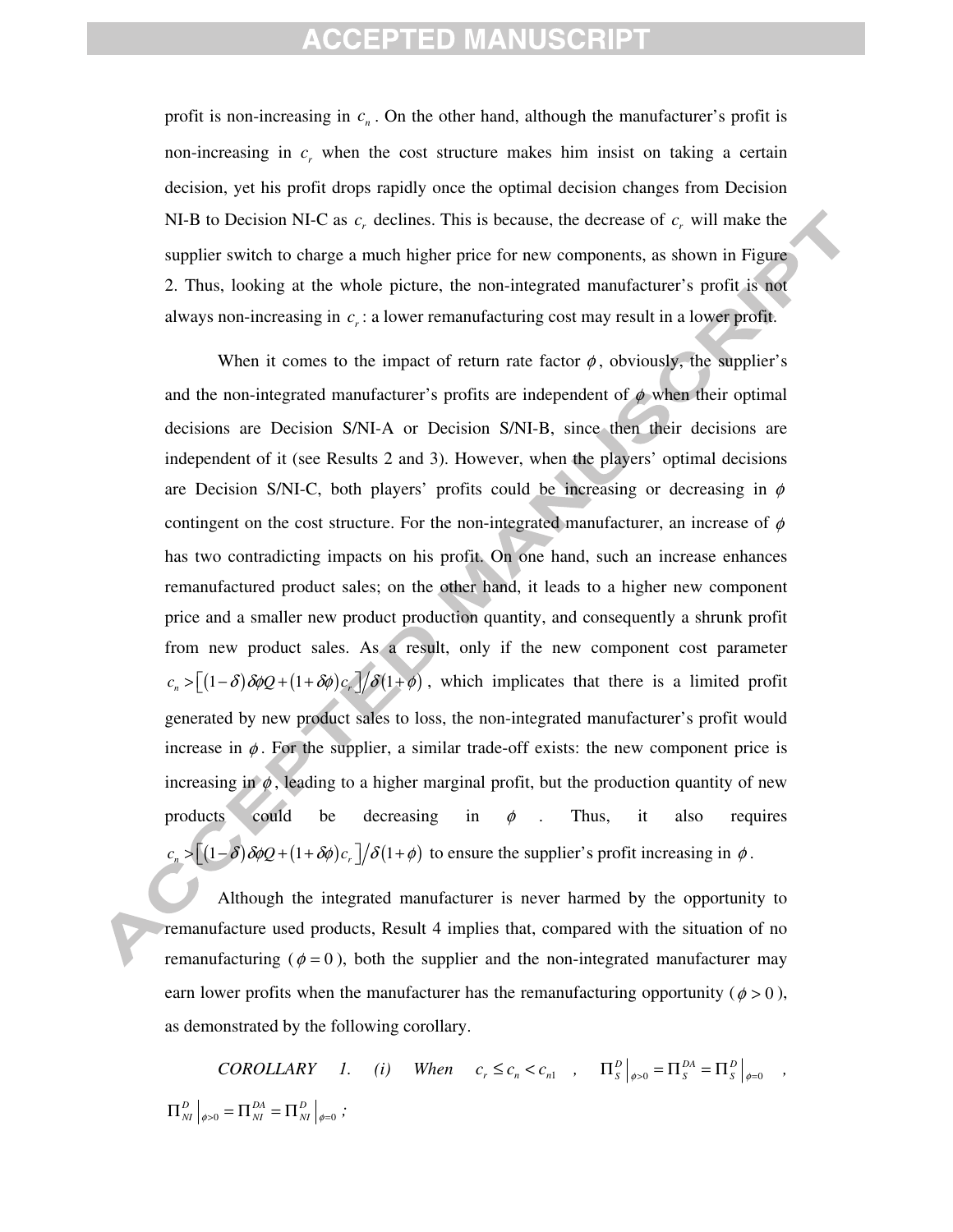$$
(ii) \tWhen \t c_{n1} < c_{n} < \max\left\{c_{n2}, c_{n4}\right\} , \t\t\Pi_{S}^{D}|_{\phi>0} = \Pi_{S}^{DB} < \Pi_{S}^{D}|_{\phi=0} ,
$$
\n
$$
\Pi_{N1}^{D}|_{\phi>0} = \Pi_{N1}^{DB} > \Pi_{N1}^{D}|_{\phi=0} ;
$$
\n
$$
(iii) \tWhen \t max\left\{c_{n2}, c_{n4}\right\} < c_{n} < c_{n}^{'}, \t\t\Pi_{S}^{D}|_{\phi>0} = \Pi_{S}^{DC} < \Pi_{S}^{D}|_{\phi=0} ,
$$
\n
$$
\Pi_{N1}^{D}|_{\phi>0} = \Pi_{N1}^{DC} < \Pi_{N1}^{D}|_{\phi=0} ;
$$
\n
$$
(iv) \tWhen \t c_{n}^{'} < c_{n} \leq c_{n5}, \tH_{S}^{D}|_{\phi>0} = \Pi_{S}^{C} > \Pi_{S}^{D}|_{\phi=0}, \tH_{N1}^{D}|_{\phi>0} = \Pi_{N1}^{DC} > \Pi_{N1}^{D}|_{\phi=0} ; \t hence
$$
\n
$$
c_{n}^{'} = \left[ \delta(1+\phi)Q + c_{r} - (\delta Q - c_{r})\sqrt{1+2\delta\phi+\delta\phi^{2}} \right] / \delta(2+\phi).
$$

When the cost advantage of remanufacturing is insignificant  $(c_r \leq c_n < c_{n_1})$ , the non-integrated manufacturer does not remanufacture any used product. When the remanufacturing cost is sufficiently low to overcome the negative cannibalisation impact on new product sales, remanufacturing is a dominant strategy for the nonintegrated manufacturer, which can deliver a win-lose, a lose-lose, or a win-win situation to the decentralised supply chain contingent on the cost advantage of remanufacturing. When the cost advantage is small ( $c_{n1} < c_n < \max\{c_{n2}, c_{n4}\}$ ), new and remanufactured products are pure substitutes, then the supplier has to cut new component price to respond the manufacturer's remanufacturing activities. Thus, the non-integrated manufacturer can benefit from remanufactured product sales and a lower new component price, but the supplier is worse off. In contrast, when the cost advantage of remanufacturing is large ( $c_n' < c_n \leq c_n$ ), new and remanufactured products are complements, then the supplier can charge a higher new component price to share the remanufacturing benefit, then both players are better off. However, when the cost advantage is moderate (  $\max\{c_{n_1}, c_{n_2}, c_{n_3}\} < c_n < c'_n$  ), the remanufacturing opportunity makes both players' profits shrunk. In such a situation, for a given new component price, the manufacturer always chooses to remanufacture used products; and given the manufacturer's remanufacturing choice, the supplier strategically responds by pricing new component higher. As a result, both players' profits are then lower than in an identical supply chain without remanufacturing.

#### **6. Environmental Implications**

In this section, we analyse the environmental implications of remanufacturing.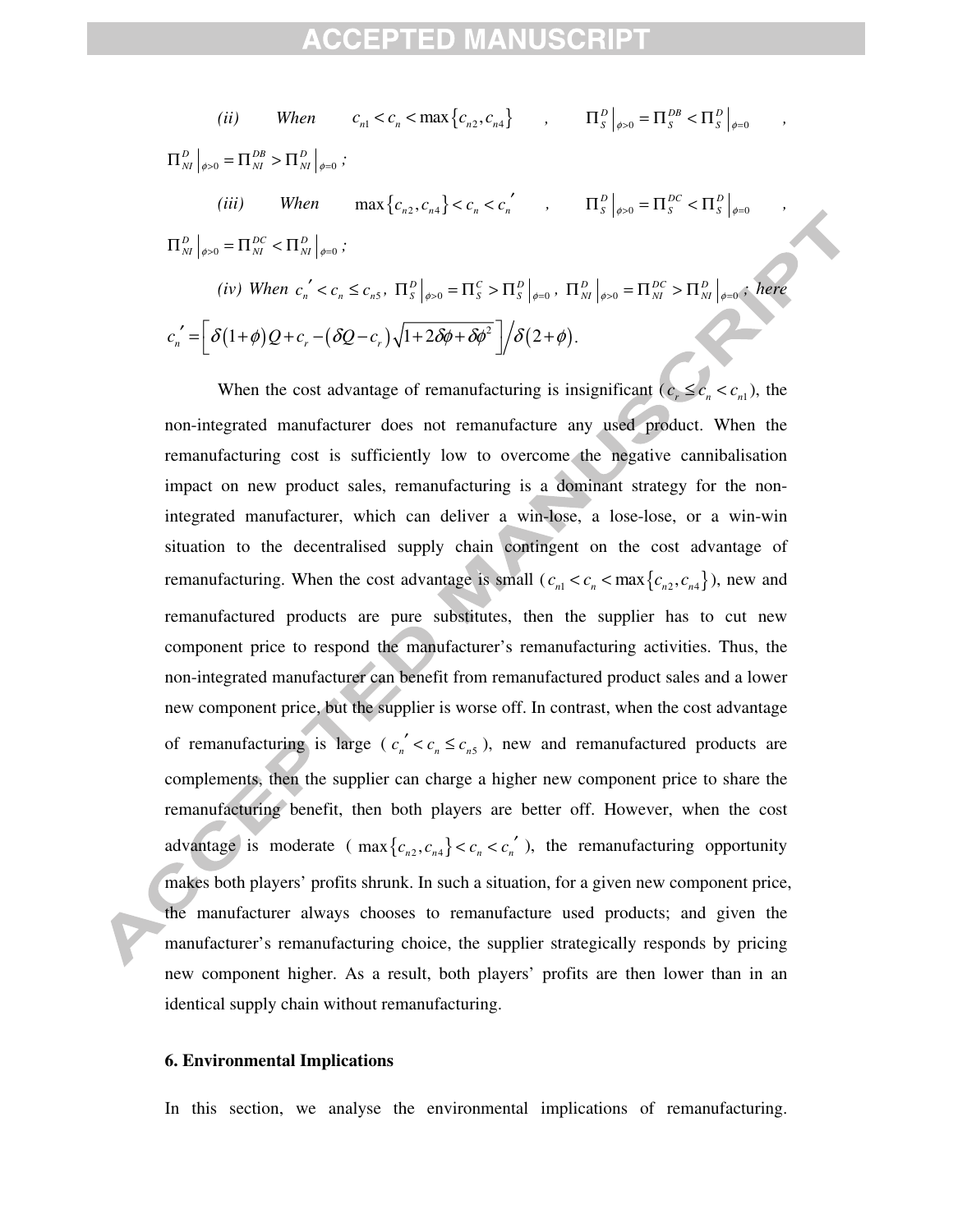According to Assumption 5, we use the production quantity of new products as a proxy of the supply chain's environmental performance. And, according to Assumption 6, we examine the environmental implications of government-subsidised remanufacturing by comparing the manufacturer's production quantity of new products when Decisions I/NI-A and I/NI-B are taken.

According to Proposition 1, the integrated manufacturer's optimal new product production quantity is always  $(Q - c_n)/2$  when  $\phi = 0$ . We have the following corollary.

*COROLLARY 2.* (i) When 
$$
c_r \leq c_n < c_r / \delta
$$
,  $q_n^l \big|_{\phi > 0} = q_n^{lA} = q_n^l \big|_{\phi = 0}$ ;

\n(ii) When  $c_r / \delta < c_n \leq c_{n0}$ ,  $q_n^l \big|_{\phi > 0} = q_n^{lB} < q_n^l \big|_{\phi = 0}$ ;

\n(iii) When  $c_{n0} < c_n < \big[ (1 + \phi)Q + c_r / \delta \big] / (2 + \phi)$ ,  $q_n^l \big|_{\phi > 0} = q_n^{lC} < q_n^l \big|_{\phi = 0}$ ;

\n(iv) When  $\big[ (1 + \phi)Q + c_r / \delta \big] / (2 + \phi) < c_n \leq Q + \phi \big( \delta Q - c_r \big)$ ,  $q_n^l \big|_{\phi > 0} = q_n^{lC} > q_n^l \big|_{\phi = 0}$ .

Corollary 2 indicates that the government subsidising the integrated manufacturing to remanufacture used products has a positive environmental impact. If the remanufacturing cost declines because of the government subsidy, making the integrated manufacturer's optimal decision switch from Decision I-A to Decision I-B, then less new products will be produced, which benefits the environment. However, Corollary 2 also shows that remanufacturing in the integrated manufacturer may have a negative environmental impact when new and remanufactured products exhibit the characteristics of complements. This is because, if the cost advantage of remanufacturing is large enough, i.e.,  $c_n > [(1+\phi)Q + c_r/\delta]/(2+\phi)$ , the integrated manufacturer will strategically produce more new products to generate more available cores and exploit the benefit of remanufacturing. This finding shares a similar economic intuition behind Lee (2012), which shows that if the waste stream in a manufacturing process can be converted into a saleable by-product, the manufacturer may strategically overproduce the original product to increase the amount of waste generated.

For the non-integrated manufacturer, based on Table B2 in Appendixes, we have the following corollary.

COROLLARY 3. (i) When 
$$
c_r \le c_n < c_{n1}
$$
,  $q_n^D \big|_{\phi > 0} = q_n^{DA} = q_n^D \big|_{\phi = 0}$ ;  
\n(ii) When  $c_{n1} < c_n < \max\{c_{n2}, c_{n4}\}$ ,  $q_n^D \big|_{\phi > 0} = q_n^{DB} > q_n^D \big|_{\phi = 0}$ ;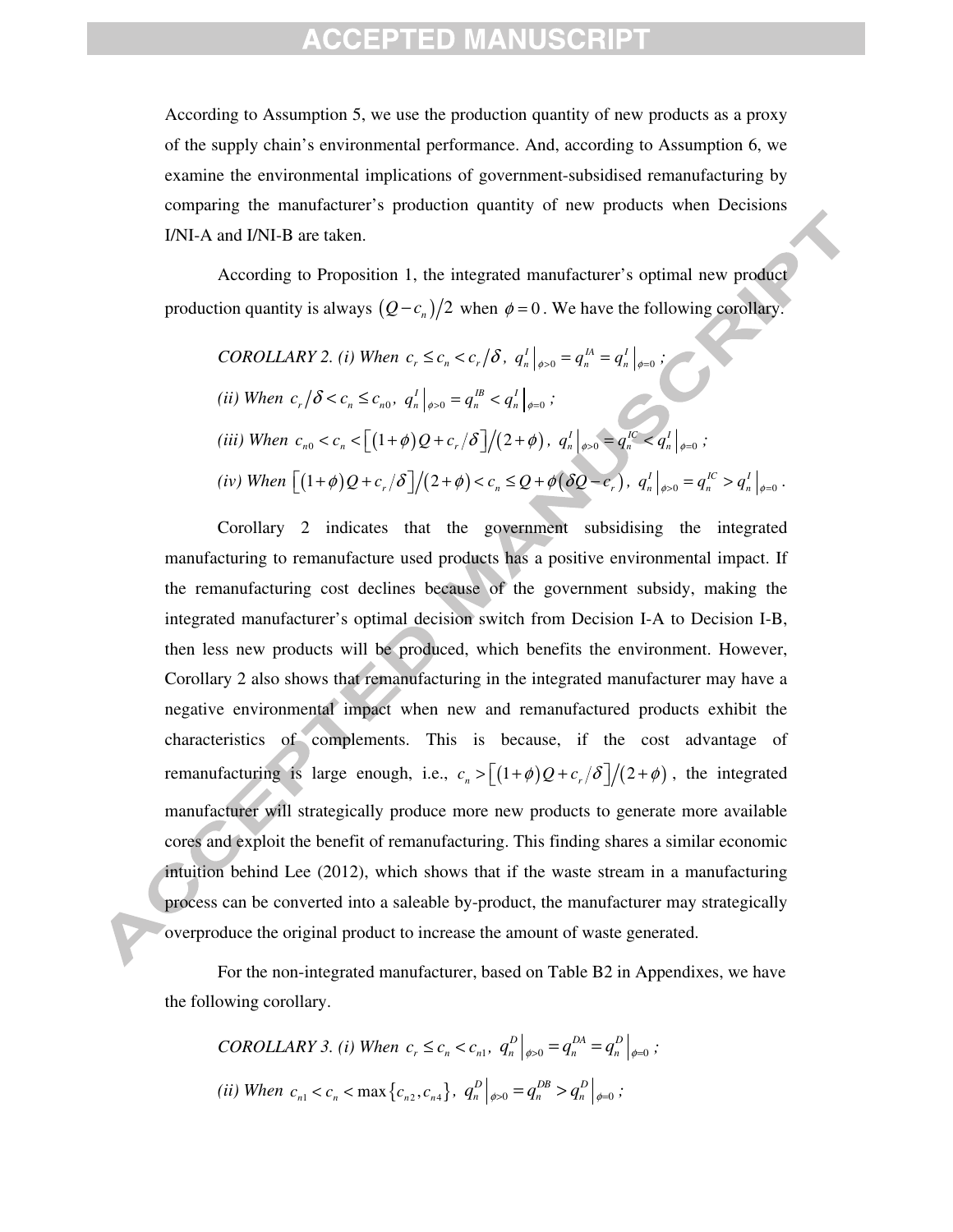### CEPTED MANUS

$$
\begin{aligned} \n\text{(iii) When } \max\left\{c_{n2}, c_{n4}\right\} &< c_n < \left[ \left(1+\phi\right)Q + c_r/\delta \right] \n\middle/ \left(2+\phi\right), \ q_n^D \big|_{\phi>0} = q_n^{DC} < q_n^D \big|_{\phi=0} \n\end{aligned};
$$
\n
$$
\text{(iv) When } \left[ \left(1+\phi\right)Q + c_r/\delta \right] \n\middle/ \left(2+\phi\right) < c_n \leq c_{n5}, \ q_n^D \big|_{\phi>0} = q_n^{DC} > q_n^D \big|_{\phi=0} \n\end{aligned}
$$

On one hand, similar to Corollary 2, Corollary 3 shows that, when new and remanufactured products exhibit the characteristics of complements, the non-integrated manufacturer also produces more new products, though the supplier then charges a higher new component price. On the other hand, unlike Corollary 2, Corollary 3 reveals that the government-subsidised remanufacturing in the non-integrated manufacturer has a negative environmental impact. If the remanufacturing cost declines because of the government subsidy, making the non-integrated manufacturer's optimal decision switch from Decision NI-A to Decision NI-B, then the remanufactured product is a pure substitute to the new product, and erodes the demand for the supplier's new components. Consequently, the supplier will strategically lower the new component price, making the non-integrated manufacturer be better off by producing more new products.

#### **7. Conclusions**

Closed-loop supply chain management is a hot research topic because of its sustainable profile. The current literature focuses on the interaction within the reverse supply chain or the competition between an integrated manufacturer and an independent remanufacturer. The impact of the interaction within the forward supply chain on the new/remanufactured product production is rarely studied. In this paper, we model and analyse a decentralised closed-loop supply chain with remanufacturing consisting of a key component supplier and a non-integrated manufacturer. Our analytic results show that the interaction between these two players has significant impacts on the economic and environmental implications of remanufacturing. We summarise the main findings and discuss their managerial insights as follows.

To begin with, the strategic issue for the manufacturer is whether to capitalise on remanufacturing. This research coincides with the current literature that the opportunity of remanufacturing always benefits an integrated manufacturer, which should engage in remanufacturing once the remanufacturing cost is sufficiently low to overcome the negative cannibalisation effect. But, after we consider the interaction with the key component supplier, remanufacturing may present a win-lose, a win-win, or even a loselose solution to the decentralised closed-loop supply chain (see Corollary 1). That is to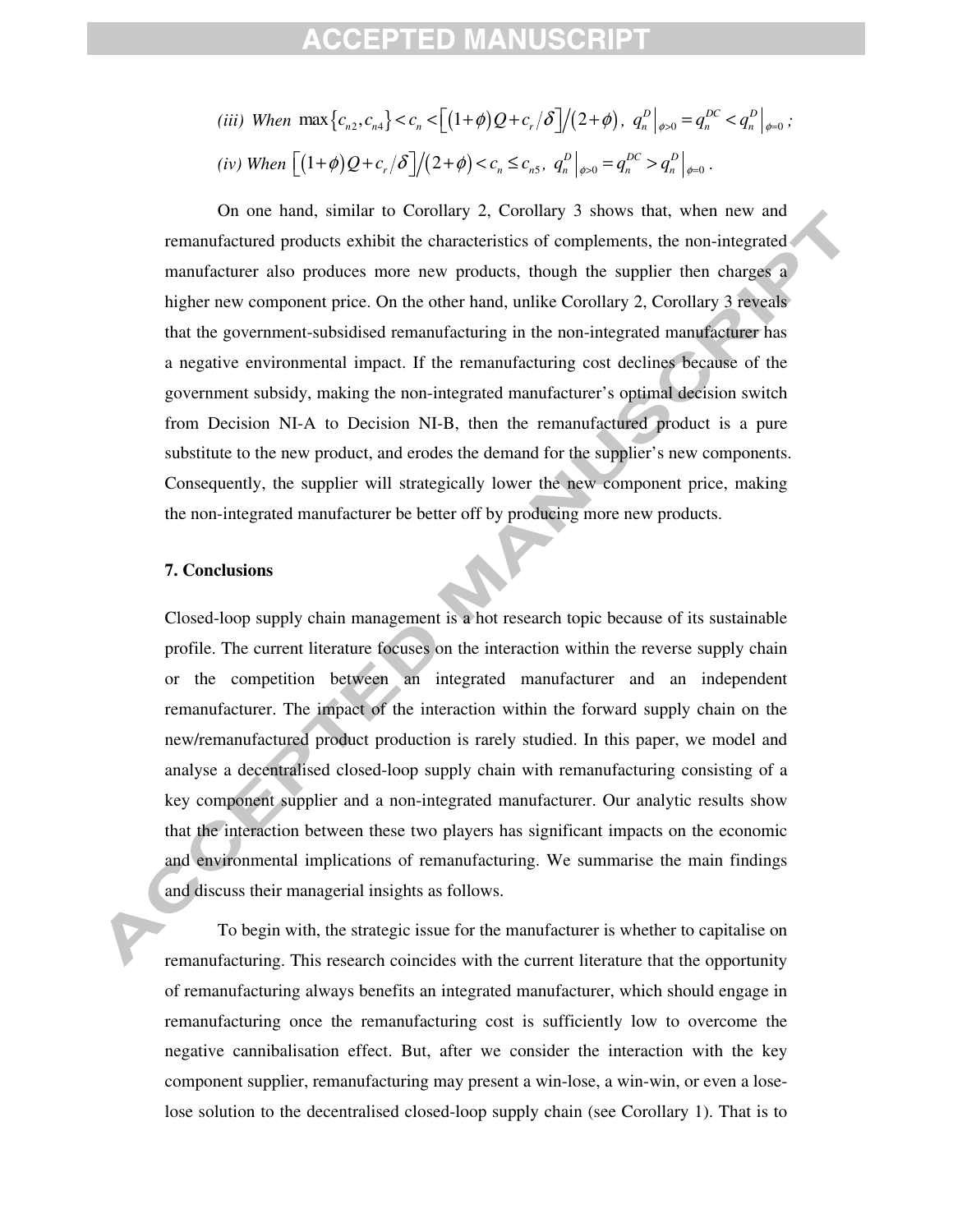say, the integrated manufacturer's "meat" may be the non-integrated manufacturer's "poison". This finding provides a new perspective to answer this question – why most manufacturers do not remanufacture their products even the remanufacturing business seems to be so profitable. A key component supplier's strategic responses significantly change the non-integrated manufacturer's incentives. When remanufacturing forms a lose-lose solution, which may be further exaggerated by the competition from independent remanufacturers, the supplier and the manufacturer should eliminate the remanufacturing opportunity. So, designing products to prevent remanufacturing in practice does not come as a surprise (see Agrawal et al., 2012a).

Secondly, the tactical issues in remanufacturing are whether to reduce the remanufacturing cost and enlarge the return rate of used products. No existing literature says no to this question, many papers in technology management and industrial engineering contribute to deliver a lower remanufacturing cost or a larger return rate (see Srivastava, 2007 for a review). But, our analysis shows that, although the conventional view works in the case of an integrated manufacturer, the non-integrated manufacturer may be worse off with a lower remanufacturing cost or a larger return rate because of the interaction with the component supplier (see Result 4). This finding highlights the importance of examining the key component supplier's responses before the non-integrated manufacturer carries out the incremental cost-reducing innovation for remanufacturing or improve the efficiency of reverse logistics network.

Lastly, we outline the environmental implications of remanufacturing, especially the government-subsidised remanufacturing. Even if the life-cycle environmental impact of remanufactured products is assumed to be zero, remanufacturing cannot always deliver a positive effect to the environment. When new and remanufactured products exhibit the characteristics of complements, both the integrated and nonintegrated manufacturers will strategically produce more new products, increasing the consumption of natural resources and energy and aggravating the environmental burden. When two products are pure substitutes, the integrated manufacturer will produce less new products, but the non-integrated manufacturer will still produce more new product. Thus, a simple subsidy policy encouraging the non-integrated manufacturer that did not remanufacture used product to launch a remanufacturing project will be detrimental to the environment. In order to deliver a sustainable solution via remanufacturing, the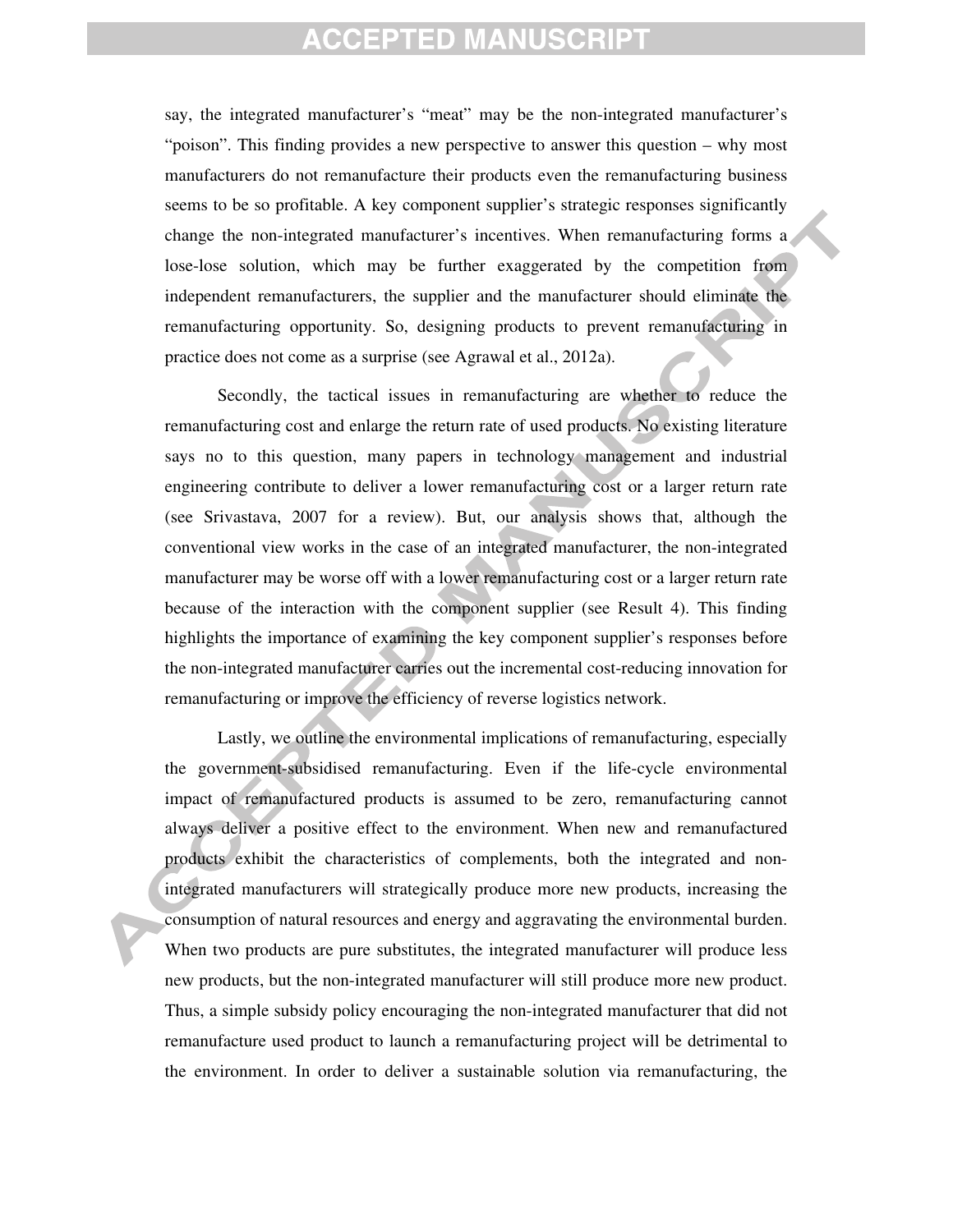government could deliberate on sharing the subsidies across the closed-loop supply chain, as suggested by Mitra and Webster (2008).

Although this research points out the potential negative effect of remanufacturing on the environmental and economic performances of the decentralised supply chain, we do not seek to discourage remanufacturing. On the contrary, this research systemically rediscovers the complexity of closed-loop supply chains with remanufacturing, which requires much more effort than we thought to deliver a greener and more profitable solution. A simple policy to spur more remanufacturing activities may be detrimental to both the environment and the industry.

In closing this paper, we discuss its limitations and highlight possible avenues for future research<sup>3</sup>. Firstly, our model focuses on a decentralised closed-loop supply chain where the supplier enjoys a dominant channel power and can move first by pricing the new component to share the non-integrated manufacture's remanufacturing profits. While this is consistent with a number of industries such as auto part remanufacturing in China, there are also many cases where this assumption does not hold. We speculate that a powerful non-integrated manufacturer may simply propose a different type of contract to seize all remanufacturing profits, and operates like an integrated manufacturer. Even if being not so powerful to seize all remanufacturing profits, the non-integrated manufacturer can strategically decentralise its manufacturing and remanufacturing operations to obtain a greater profit (see Zhou et al. 2012). Secondly, our model considers only short term decisions like pricing and production quantity. A simple two-part tariff contract can be used to coordinate such a decentralised closed-loop supply chain (see Karakayali et al. 2007, Kaya 2010, and Savaskan et al. 2004). Our model can be extended to incorporated long term decisions like design for product recovery (e.g., Wu, 2012). Then the supplier seems to face an interesting paradox: producing better components with a higher level of remanufacturability, but losing more business since those components can be remanufactured more often. In this case, how to coordinate the decentralised supply chain is worth a great effort. Lastly, like most literature on closed-loop supply chain management, our analytic results heavily depend on the price-response function in

<sup>3</sup> We highly appreciate two anonymous reviewers' comments and suggestions in identifying

limitations and future research directions of this paper.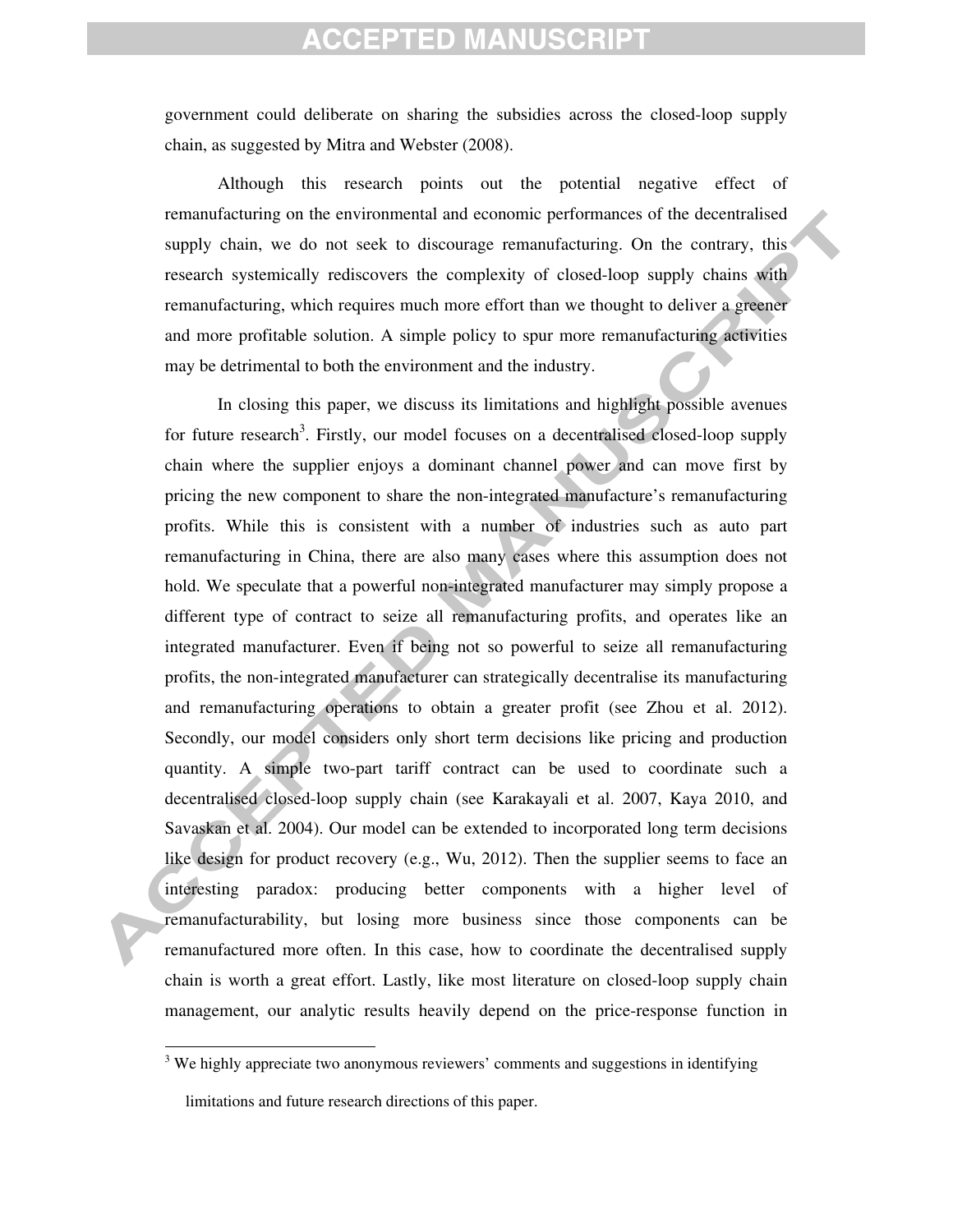Equations (1) and (2). Although this demand function is backed by some empirical and experimental evidences, Ovchinnikov (2011) finds that the fiction of consumers who switch from new to remanufactured product has an inverted-U shape with respect to the remanufactured product price. Thus, a fruitful direction of future research is to conduct more empirical and experimental study to understand the underlying consumer behaviour, and examine the sensitivity or robustness of our results.

#### **Acknowledgement**

We thank the editor and reviewers for their detailed comments and many valuable suggestions that have significantly improved the quality of this paper. This research has been supported by British Academy (SG090839), the National Natural Science Foundation of China (71201070 and 71271225), Chongqing's Natural Science Foundation (cstc2012jjA1404), and the Open Fund of Chongqing Key Laboratory of Logistics (CQKLL12001).

#### **Appendixes**

See the "Supplementary material".

#### **References**

- Agrawal, V., Atasu, A., Ittersum, K.v., 2012a. Remanufacturing, Third-Party Competition, and Consumers' Perceived Value of New Products. Working Paper, College of Management, Georgia Institute of Technology.
- Agrawal, V., Ferguson, M., Toktay, L.B., Thomas, V.M., 2012b. Is Leasing Greener Than Selling? Management Science 58 (3), 523-533.
- Aras, N., Verter, V., Boyaci, T., 2006. Coordination and Priority Decisions in Hybrid Manufacturing/Remanufacturing Systems. Production and Operations Management 15 (4), 528-543.
- Arya, A., Mittendorf, B., Yoon, D.H., 2008. Friction in Related-Party Trade When a Rival Is Also a Customer. Management Science 54 (11), 1850-1860.
- Atasu, A., Guide, V.D.R., Van Wassenhove, L.N., 2008a. Product Reuse Economics in Closed-Loop Supply Chain Research. Production and Operations Management 17 (5), 483-496.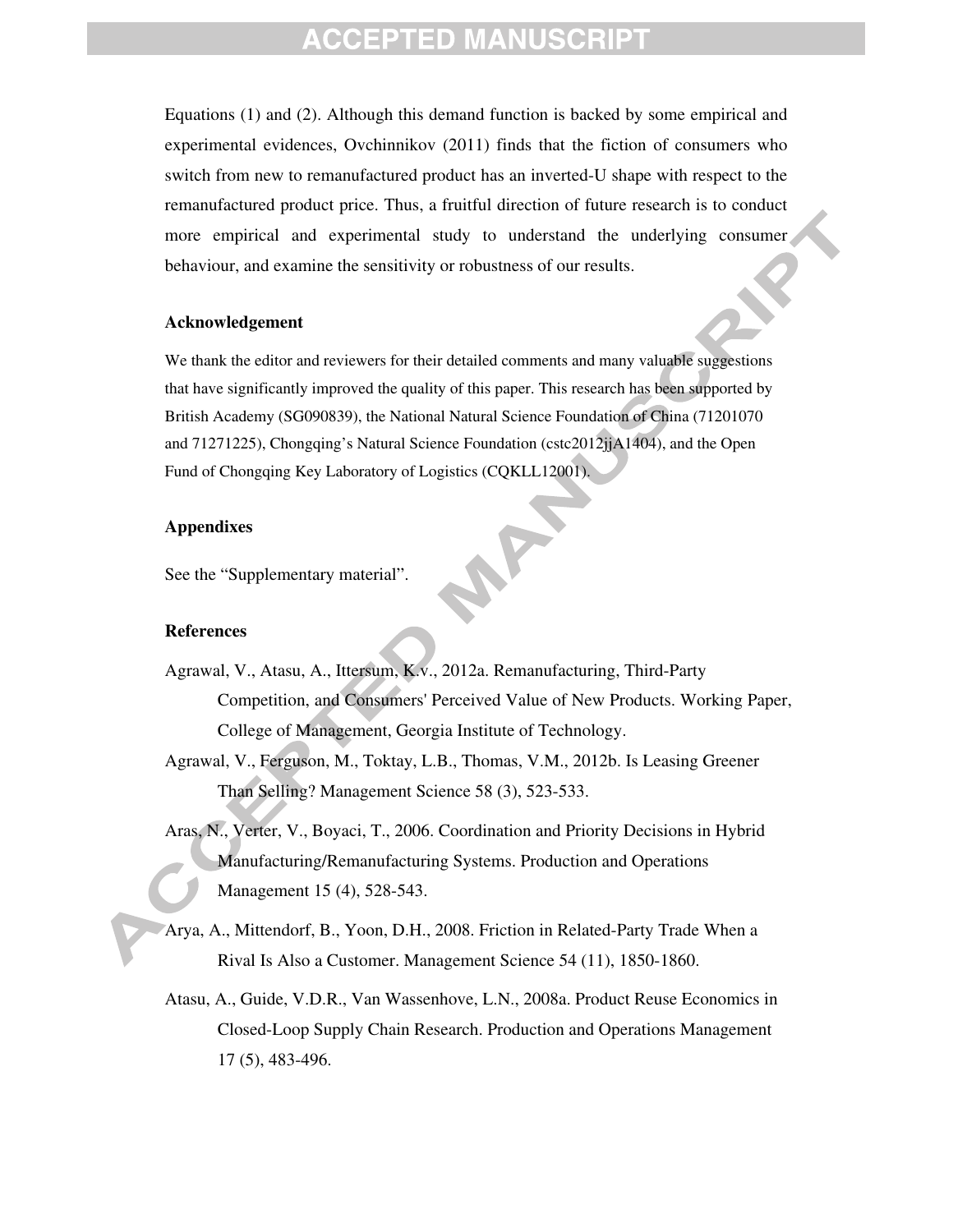- Atasu, A., Guide, V.D.R., Van Wassenhove, L.N., 2010. So What if Remanufacturing Cannibalizes My New Product Sales? California Management Review 52 (2), 56-76.
- Atasu, A., Sarvary, M., Van Wassenhove, L.N., 2008b. Remanufacturing as a Marketing Strategy. Management Science 54 (10), 1731-1746.
- Bhattacharya, S., Guide, V.D.R., Van Wassenhove, L.N., 2006. Optimal Order Quantities with Remanufacturing across New Product Generations. Production and Operations Management 15 (3), 421-431.
- China NDRC, National Development and Reform Commission, 2010. Implement Opinions of Promoting the Development of Remanufacturing. Available at http://www.sdpc.gov.cn/zcfb/zcfbtz/2010tz/t20100531\_350189.htm (accessed date 20 August, 2011, in Chinese).
- Debo, L.G., Toktay, L.B., Van Wassenhove, L.N., 2005. Market Segmentation and Product Technology Selection for Remanufacturable Products. Management Science 51 (8), 1193-1205.
- Ferguson, M., 2010. Strategic Issues in Closed-Loop Supply Chains with Remanufacturing, in: Ferguson, M., Souza, G.C. (Eds.), Closed-Loop Supply Chains: New Developments to Improve the Sustainability of Business Practices. Auerbach Publications, Boca Raton, FL.
- Ferguson, M.E., Toktay, L.B., 2006. The Effect of Competition on Recovery Strategies. Production and Operations Management 15 (3), 351-368.
- Ferrer, G., Swaminathan, J.M., 2006. Managing New and Remanufactured Products. Management Science 52 (1), 15-26.
- Ferrer, G., Swaminathan, J.M., 2010. Managing New and Differentiated Remanufactured Products. European Journal of Operational Research 203 (2), 370-379.
- Fleischmann, M., 2001. Quantitative Models for Reverse Logistics, Lecture Notes in Economics and Mathematical Systems. Springer, Berlin, Germany.
- Fleischmann, M., Nunen, J.v., Gräve, B., 2003. Integrating Closed-Loop Supply Chains and Spare-Parts Management at IBM. Interfaces 33 (6), 44-56.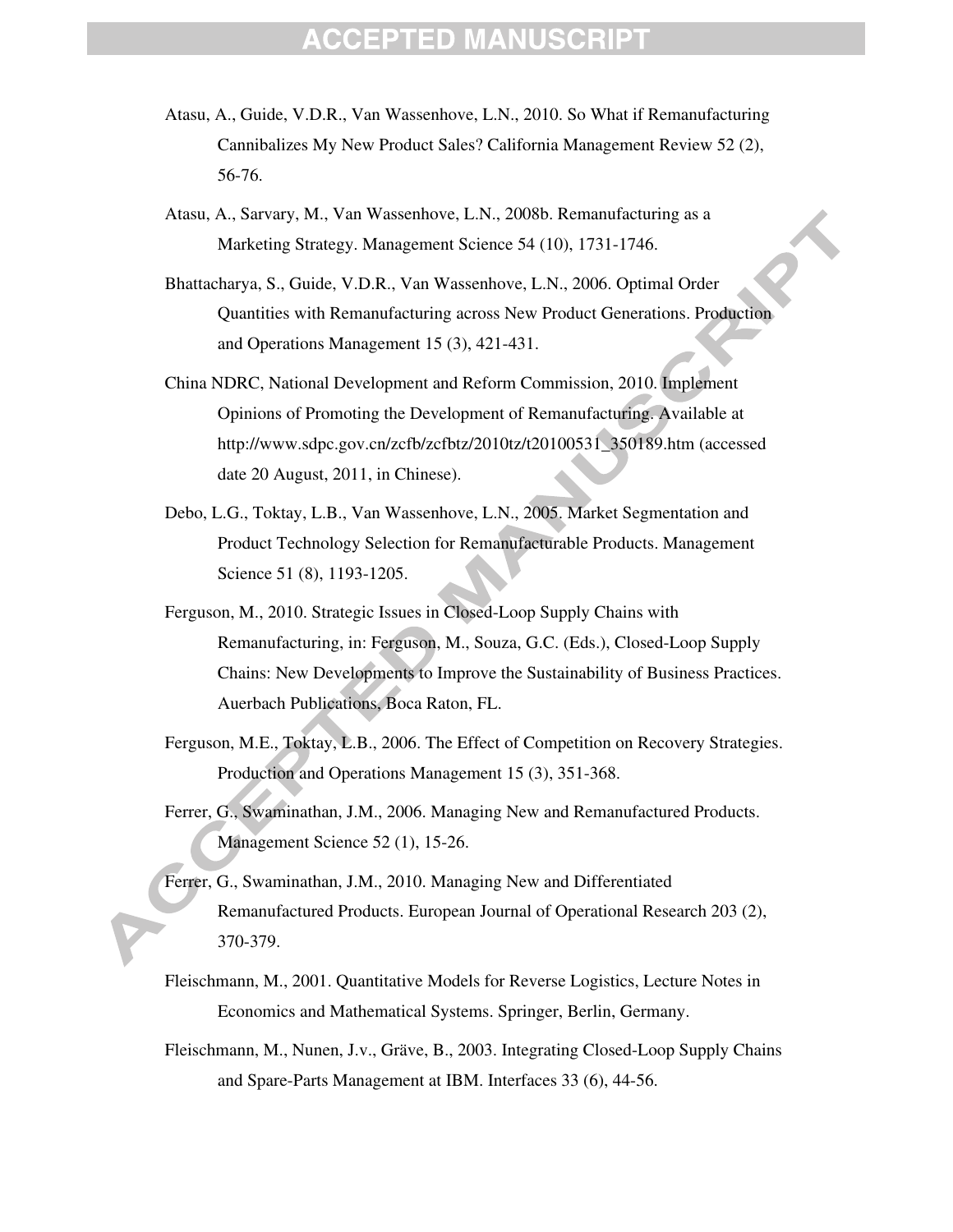- Galbreth, M., Boyaci, T., Verter, V., 2012. Product Reuse in Innovative Industries. Production and Operations Management, DOI: 10.1111/j.1937- 5956.2012.01330.x.
- Geyer, R., Van Wassenhove, L.N., Atasu, A., 2007. The Economics of Remanufacturing Under Limited Component Durability and Finite Product Life Cycles. Management Science 53 (1), 88-100.
- Giuntini, R., Gaudette, K., 2003. Remanufacturing: The next great opportunity for boosting US productivity. Business Horizons November-December, 41-48.
- Guide, V.D.R., Li, J., 2010. The Potential for Cannibalization of New Products Sales by Remanufactured Products. Decision Sciences 41 (3), 547-572.
- Guide, V.D.R., Teunter, R.H., Van Wassenhove, L.N., 2003. Matching Demand and Supply to Maximize Profits from Remanufacturing. Manufacturing & Service Operations Management 5 (4), 303-316.
- Guide, V.D.R., Van Wassenhove, L.N., 2009. The Evolution of Closed-Loop Supply Chain Research. Operations Research 57 (1), 10-18.
- Hammond, D., Beullens, P., 2007. Closed-loop supply chain network equilibrium under legislation. European Journal of Operational Research 183 (2), 895-908.
- Heese, H.S., Cattani, K., Ferrer, G., Gilland, W., Roth, A.V., 2005. Competitive Advantage through Take-Back of Used Products. European Journal of Operational Research 164 (1), 143-157.
- Jacobs, B.W., Subramanian, R., 2012. Sharing Responsibility for Product Recovery Across the Supply Chain. Production and Operations Management 21 (1), 85- 100.
- Karakayali, I., Emir-Farinas, H.l., Akcali, E., 2007. An Analysis of Decentralized Collection and Processing of End-Of-Life Products. Journal of Operations Management 25 (6), 1161-1183.
- Kaya, O., 2010. Incentive and Production Decisions for Remanufacturing Operations. European Journal of Operational Research 201 (2), 442-453.
- Lee, D., 2012. Turning Waste into By-Product. Manufacturing & Service Operations Management 14 (1), 115-127.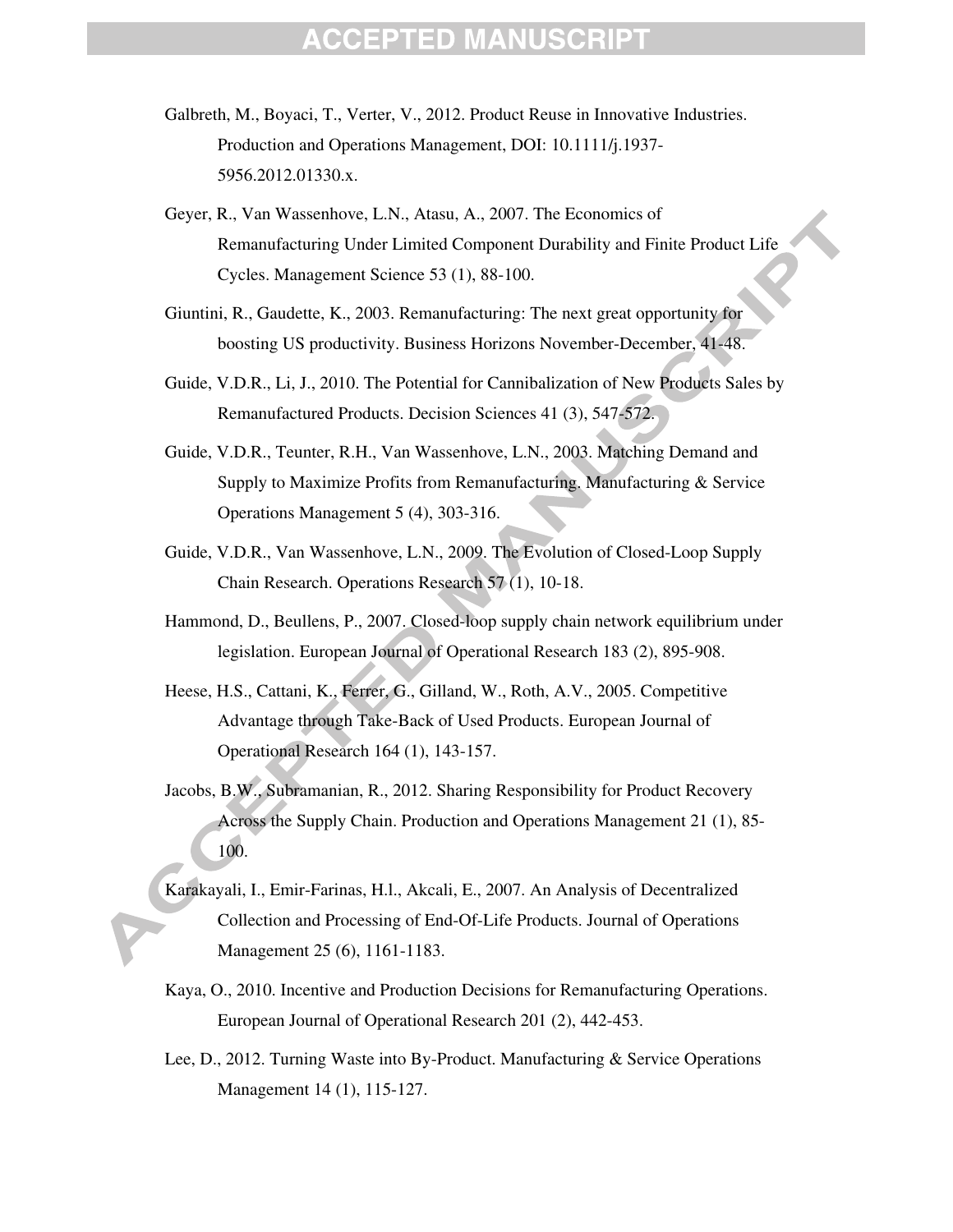- Lim, W.S., Tan, S.J., 2010. Outsourcing Suppliers as Downstream Competitors: Biting the Hand That Feeds. European Journal of Operational Research 203 (2), 360- 369.
- Ma, W.M., Zhao, Z., Ke, H., 2013. Dual-channel closed-loop supply chain with government consumption-subsidy. European Journal of Operational Research 226 (2), 221-227.
- Majumder, P., Groenevelt, H., 2001. Competition in Remanufacturing. Production and Operations Management 10 (2), 125-141.
- Minner, S., Kiesmüller, G.P. 2012, Dynamic Product Acquisition in Closed Loop Supply Chains, International Journal of Production Research 50 (11), 2836-2851.
- Mitra, S., Webster, S., 2008. Competition in Remanufacturing and the Effects of Government Subsidies. International Journal of Production Economics 111 (2), 287-298.
- Ostlin, J., Sundin, E., Bjorkman, M., 2008. Importance of Closed-Loop Supply Chain Relationships for Product Remanufacturing. International Journal of Production Economics 115 (2), 336-348.
- Ovchinnikov, A., 2011. Revenue and Cost Management for Remanufactured Products. Production and Operations Management 20 (6), 824-840.
- Savaskan, R.C., Bhattacharya, S., Van Wassenhove, L.N., 2004. Closed-Loop Supply Chain Models with Product Remanufacturing. Management Science 50 (2), 239-  $252.$
- Srivastava, S.K., 2007. Green Supply-Chain Management: A State-Ofthe-Art Literature Review. International Journal of Management Reviews 9 (1), 53-80.
- Teunter, R.H., Flapper, S.D.P., 2011. Optimal Core Acquisition and Remanufacturing Policies under Uncertain Core Quality Fractions. European Journal of Operational Research 210 (2), 241-248.
- Wu, C.H., 2012. Product-Design and Pricing Strategies with Remanufacturing. European Journal of Operational Research 222 (2), 204-215.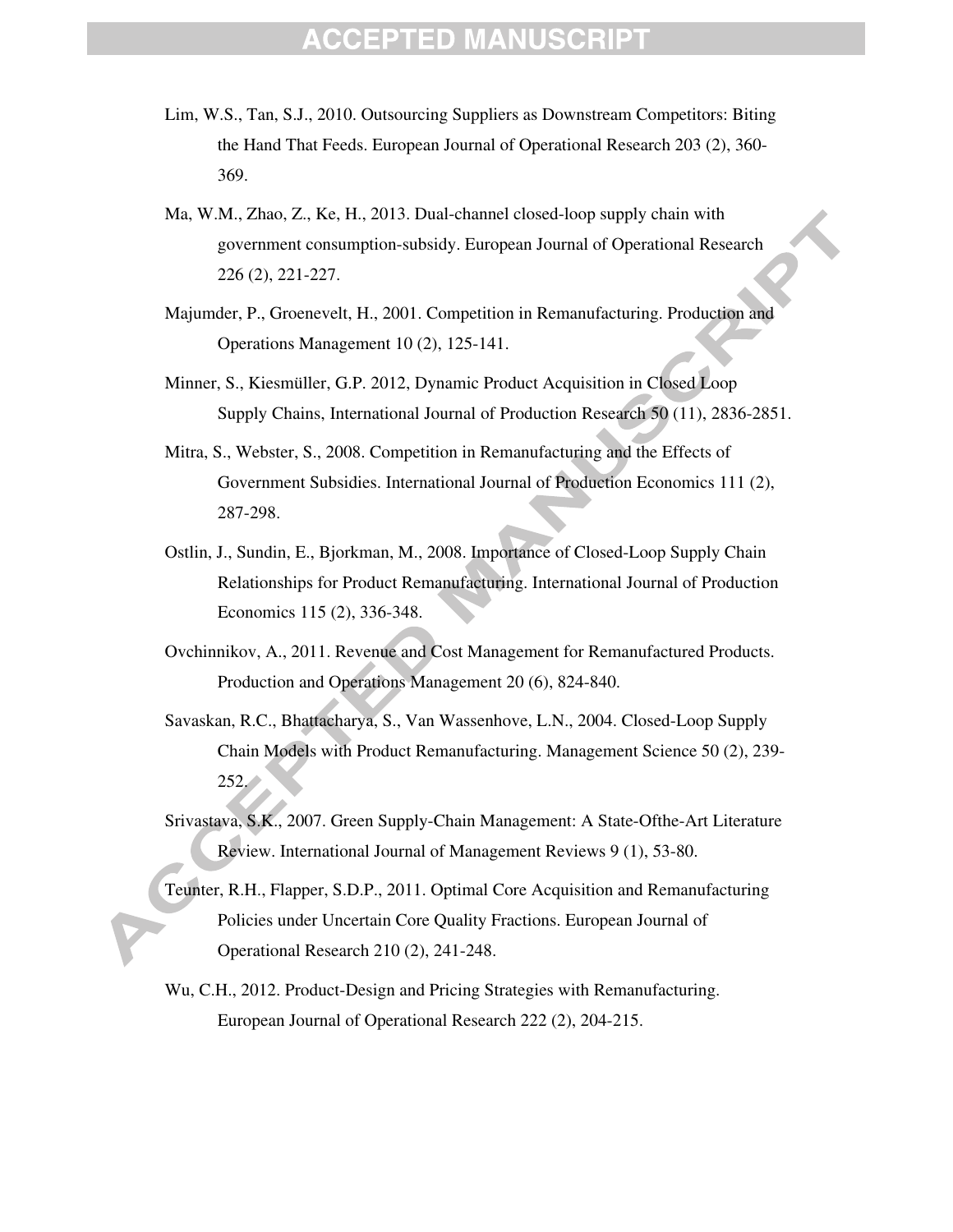- Xinhuanet.com, 2008. The Official Launch of a Pilot Programme on Auto Part Remanufacturing. Available at http://news.xinhuanet.com/auto/2008- 03/31/content\_7887705.htm (accessed date 30 October, 2012, in Chinese).
- Xiong, Y., Li, G., 2012. The Value of Dynamic Pricing for Cores in Remanufacturing with Backorders. Journal of the Operational Research Society, DOI: 10.1057/jors.2012.124.
- Zhou, Y., Xiong, Y., Li, G., Xiong, Z., Beck, M., 2012. The bright side of manufacturing–remanufacturing conflict in a decentralised closed-loop supply chain. International Journal of Production Research, DOI:10.1080/00207543.2012.737956.

ACCEPTED